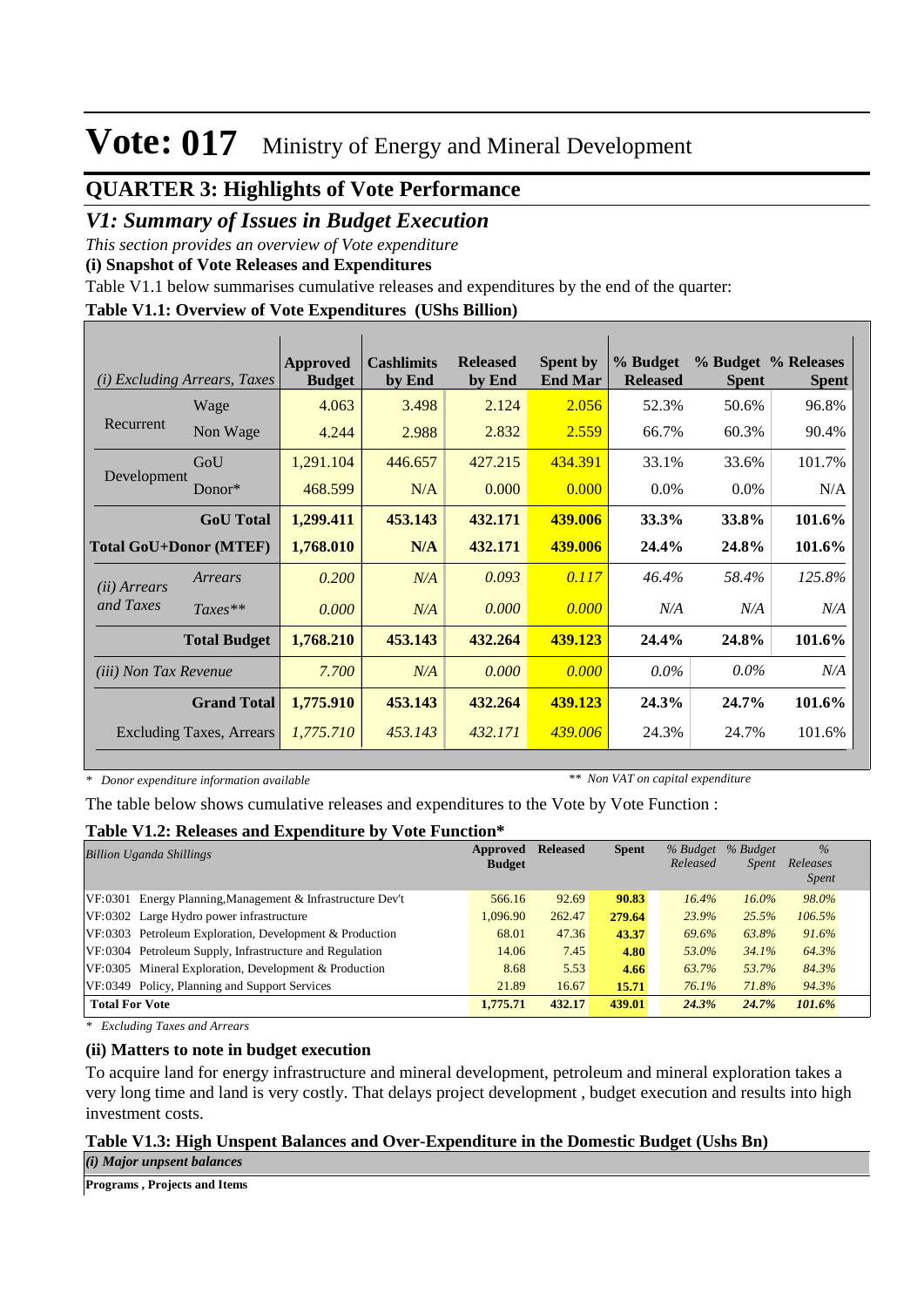| <b>QUARTER 3: Highlights of Vote Performance</b>                                                        |
|---------------------------------------------------------------------------------------------------------|
| VF: 0304 Petroleum Supply, Infrastructure and Regulation                                                |
| <b>2.57 Bn Shs</b> Programme/Project: 1258 Downstream Petroleum Infrastructure                          |
| Reason: delayed submission of reports and invoices                                                      |
| <b>Items</b>                                                                                            |
| 1.95 Bn Shs Item: 311101 Land                                                                           |
| Reason: revalidation of the Project Affected Persons                                                    |
| <b>Programs, Projects and Items</b>                                                                     |
| VF: 0303 Petroleum Exploration, Development & Production                                                |
| <b>2.31 Bn Shs</b> Programme/Project: 1184 Construction of Oil Refinery                                 |
| Reason: Delayed procurement process                                                                     |
| <i>Items</i>                                                                                            |
| <b>1.85 Bn Shs</b> Item: 281503 Engineering and Design Studies & Plans for capital works                |
| Reason: Delayed procurement process                                                                     |
| <b>Programs, Projects and Items</b>                                                                     |
| VF: 0303 Petroleum Exploration, Development & Production                                                |
| 1.59Bn Shs Programme/Project: 1142 Management of the Oil and Gas Sector in Uganda                       |
| Reason: Delayed submission of invoices                                                                  |
| <b>Items</b>                                                                                            |
| <b>0.78Bn Shs</b> Item: 231001 Non Residential buildings (Depreciation)                                 |
| Reason: Delayed submission of invoices                                                                  |
| <b>0.51 Bn Shs</b> Item: 211102 Contract Staff Salaries (Incl. Casuals, Temporary)                      |
| Reason: Delayed transaction time and bouncing at BoU                                                    |
| Programs, Projects and Items                                                                            |
| VF: 0349 Policy, Planning and Support Services                                                          |
| 0.85 Bn Shs Programme/Project: 1223 Institutional Support to Ministry of Energy and Mineral Development |
| Reason: delayed submission of reports and invoices                                                      |
| <b>Items</b>                                                                                            |
| <b>0.60 Bn Shs</b> Item: 231005 Machinery and equipment                                                 |
| Reason: delayed submission of invoices                                                                  |
| Programs, Projects and Items                                                                            |
| VF: 0301 Energy Planning, Management & Infrastructure Dev't                                             |
| <b>0.84Bn Shs</b> Programme/Project: 1198 Modern Energy from Biomass for Rural Development              |
| Reason: Delayed reports and submission of invoices                                                      |
| Programs, Projects and Items                                                                            |
| VF: 0301 Energy Planning, Management & Infrastructure Dev't                                             |
| <b>0.59 Bn Shs</b> Programme/Project: 1023 Promotion of Renewable Energy & Energy Efficiency            |
| Reason: Delayed submission of invoices                                                                  |
| Programs, Projects and Items                                                                            |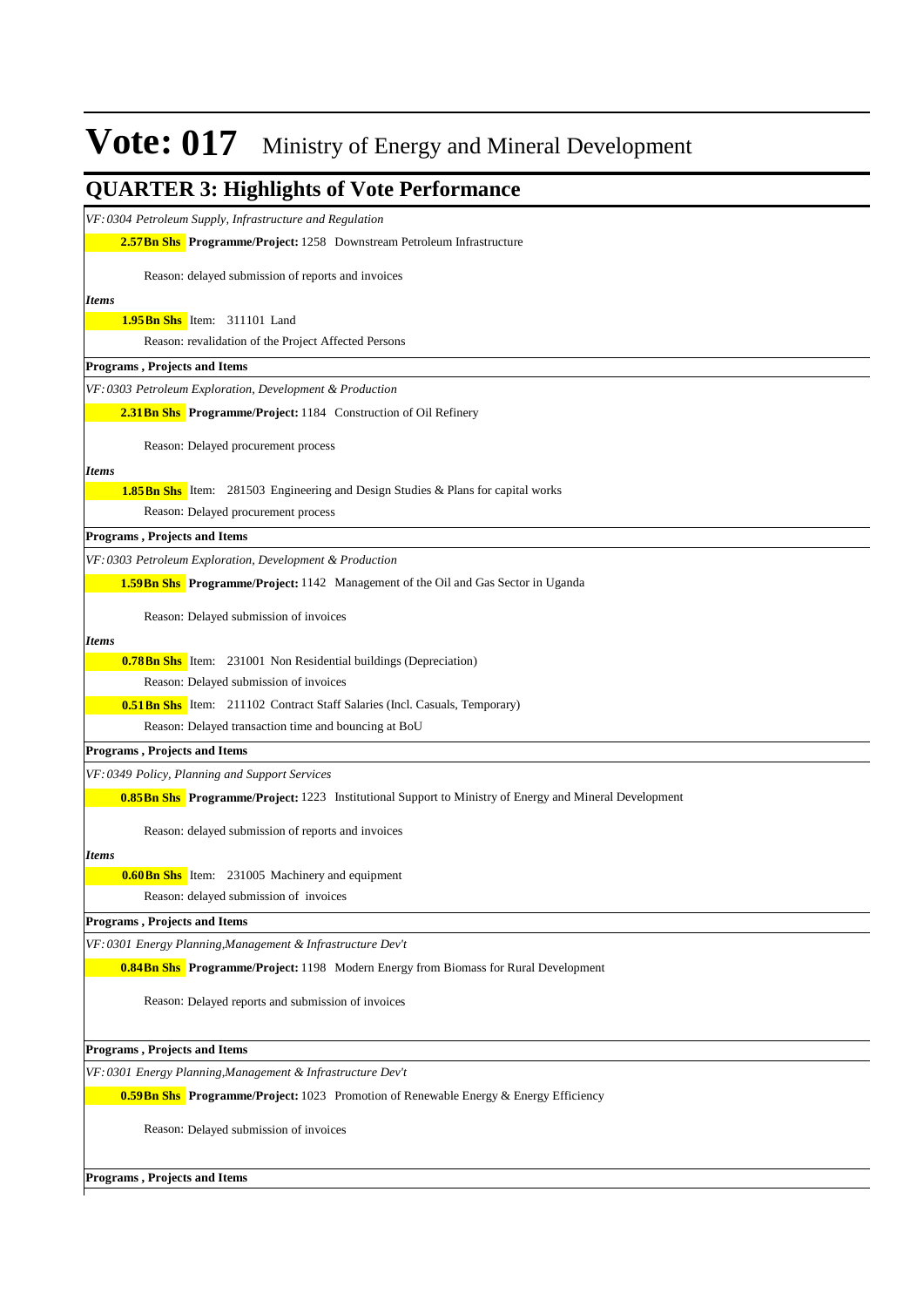### **QUARTER 3: Highlights of Vote Performance**

**0.56Bn Shs** Programme/Project: 1199 Uganda Geothermal Resources Development

Reason: Delayed procurement process

#### *(ii) Expenditures in excess of the original approved budget*

*\* Excluding Taxes and Arrears*

### *V2: Performance Highlights*

*This section provides highlights of output performance, focusing on key outputs and actions impelemented to improve section performance.*

### **Table V2.1: Key Vote Output Indicators and Expenditures\***

| Vote, Vote Function<br><b>Key Output</b>                                   | <b>Approved Budget and</b><br><b>Planned outputs</b>                                                                                     | <b>Cumulative Expenditure</b><br>and Performance                                                                                                                                                                                                                                                                                      | <b>Status and Reasons for</b><br>any Variation from Plans                                                                          |
|----------------------------------------------------------------------------|------------------------------------------------------------------------------------------------------------------------------------------|---------------------------------------------------------------------------------------------------------------------------------------------------------------------------------------------------------------------------------------------------------------------------------------------------------------------------------------|------------------------------------------------------------------------------------------------------------------------------------|
|                                                                            | Vote Function: 0301 Energy Planning, Management & Infrastructure Dev't                                                                   |                                                                                                                                                                                                                                                                                                                                       |                                                                                                                                    |
| <b>Output: 030102</b>                                                      | <b>Energy Efficiency Promotion</b>                                                                                                       |                                                                                                                                                                                                                                                                                                                                       |                                                                                                                                    |
|                                                                            | Description of Performance: Disseminated 48,000 improved<br>household stoves                                                             | Disseminated 18,000 improved<br>household stoves and 26<br>institutional stoves                                                                                                                                                                                                                                                       | delayed deliveries by the<br>selected providers and training<br>of households for stoves                                           |
| Performance Indicators:                                                    |                                                                                                                                          |                                                                                                                                                                                                                                                                                                                                       |                                                                                                                                    |
| Number of sites<br>demonstrating use of<br>improved energy<br>technologies | 10                                                                                                                                       | 12                                                                                                                                                                                                                                                                                                                                    |                                                                                                                                    |
| Number of prepaid meters<br>installed                                      | 100,000                                                                                                                                  | 78000                                                                                                                                                                                                                                                                                                                                 |                                                                                                                                    |
| Percentage oAudited firms<br>implementing Energy<br>efficiency measures    | 100                                                                                                                                      | 100                                                                                                                                                                                                                                                                                                                                   |                                                                                                                                    |
| Output Cost:                                                               | UShs Bn:<br>4.637                                                                                                                        | UShs Bn:<br>0.678                                                                                                                                                                                                                                                                                                                     | 14.6%<br>% Budget Spent:                                                                                                           |
| <b>Output: 030103</b>                                                      | <b>Renewable Energy Promotion</b>                                                                                                        |                                                                                                                                                                                                                                                                                                                                       |                                                                                                                                    |
|                                                                            | Description of Performance: Nyagak III Construction to be<br>undertaken.<br>Muzizi IA and PPA.<br>Nyamwamba: construction to<br>commence | Construction of the small<br>hydropower sites totaling to 176 financial closure<br>MW with support from<br>development partners and the<br>private sector is yet to<br>commence.                                                                                                                                                      | slow progress due to delays in                                                                                                     |
|                                                                            | Rwimi: Feasibility completed                                                                                                             |                                                                                                                                                                                                                                                                                                                                       |                                                                                                                                    |
| Output Cost:                                                               | <b>UShs Bn:</b><br>4.282                                                                                                                 | UShs Bn:<br>1.270                                                                                                                                                                                                                                                                                                                     | % Budget Spent:<br>29.7%                                                                                                           |
| <b>Output: 030104</b>                                                      | <b>Increased Rural Electrification</b>                                                                                                   |                                                                                                                                                                                                                                                                                                                                       |                                                                                                                                    |
|                                                                            | Description of Performance: Construct 720km of 132kV and<br>419km of 220kV transmission<br>line;<br>Connect at least 5 district          | some of the Transmission lines<br>of the 132KV are still under<br>construction. Meanwhile<br>Construction works are on-<br>going to electrify 7 district<br>headquarters to the national grid headquarters by end of calendar<br>year 2015. These are Koboko,<br>Maracha, Yumbe, Bukwo,<br>Buyende, Zombo and<br>Namayingo. Meanwhile | since solar panels are mainly<br>installed by the Private sector,<br>there are usually financing and<br>data collection challenges |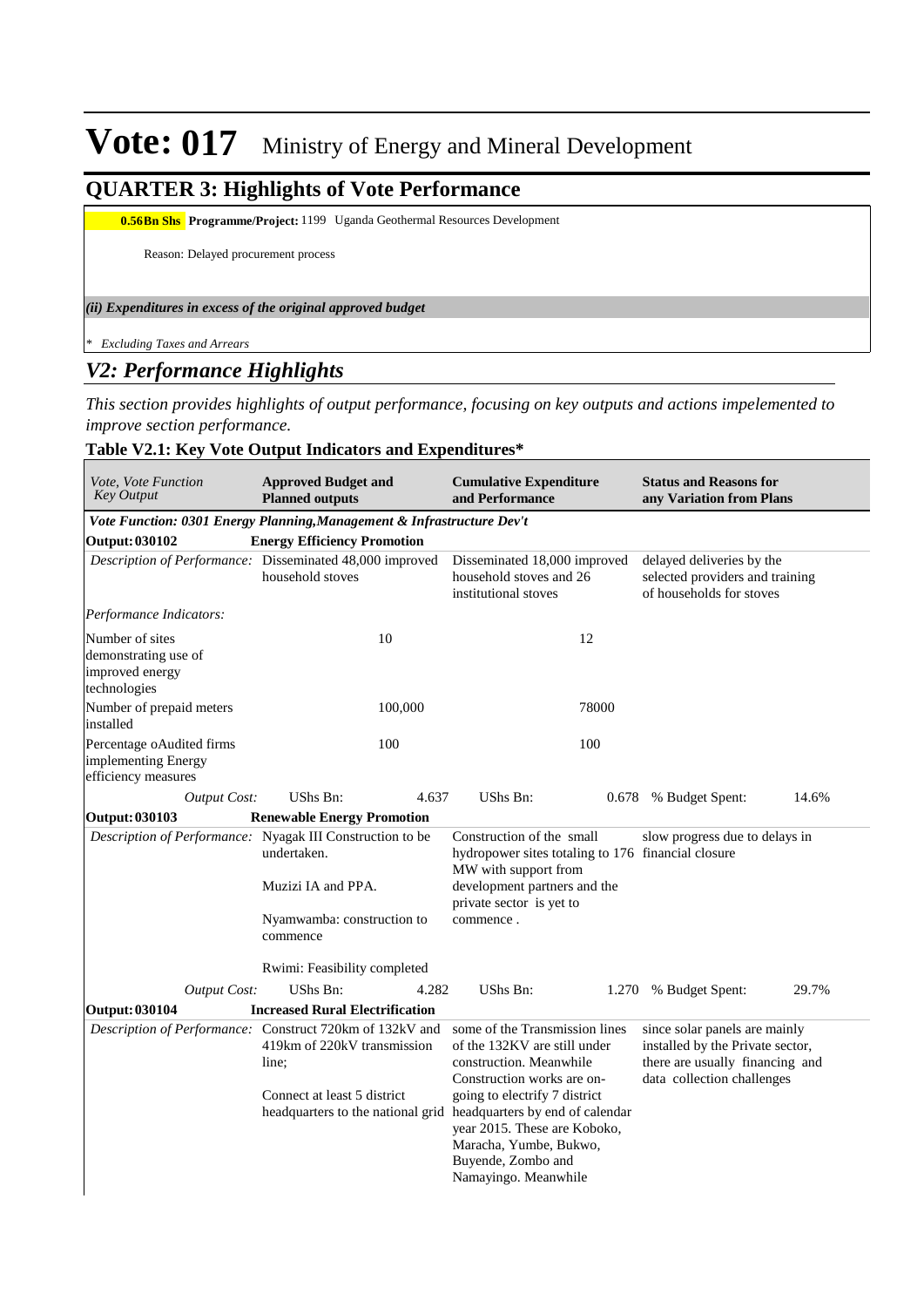| Vote, Vote Function<br><b>Key Output</b>                                           | <b>Approved Budget and</b><br><b>Planned outputs</b>                                                                                                                                                                            |           | <b>Cumulative Expenditure</b><br>and Performance                                                                                                                                                                           |        | <b>Status and Reasons for</b><br>any Variation from Plans   |       |
|------------------------------------------------------------------------------------|---------------------------------------------------------------------------------------------------------------------------------------------------------------------------------------------------------------------------------|-----------|----------------------------------------------------------------------------------------------------------------------------------------------------------------------------------------------------------------------------|--------|-------------------------------------------------------------|-------|
|                                                                                    |                                                                                                                                                                                                                                 |           | procurement process<br>supervision consultant is under<br>way to electrify Kaabong and<br>Kotido District Headquarters.                                                                                                    |        |                                                             |       |
| Performance Indicators:                                                            |                                                                                                                                                                                                                                 |           |                                                                                                                                                                                                                            |        |                                                             |       |
| Number of Solar systems<br>installed                                               |                                                                                                                                                                                                                                 | 14.000    |                                                                                                                                                                                                                            | 2800   |                                                             |       |
| Number of line KM of MV<br>(33KV) constructed                                      |                                                                                                                                                                                                                                 | 3,262     |                                                                                                                                                                                                                            | 3380   |                                                             |       |
| Number of line KM of LV<br>(11KV) constructed                                      |                                                                                                                                                                                                                                 | 2,954     |                                                                                                                                                                                                                            | 2380   |                                                             |       |
| Number of District<br>Headquaters electrified                                      |                                                                                                                                                                                                                                 | 6         |                                                                                                                                                                                                                            | 7      |                                                             |       |
| <b>Output Cost:</b>                                                                | <b>UShs Bn:</b>                                                                                                                                                                                                                 | 5.579     | <b>UShs Bn:</b>                                                                                                                                                                                                            | 1.781  | % Budget Spent:                                             | 31.9% |
| <b>Output: 030152</b>                                                              |                                                                                                                                                                                                                                 |           | <b>Thermal and Small Hydro Power Generation (UETCL)</b>                                                                                                                                                                    |        |                                                             |       |
| Description of Performance: To continue with the                                   | discussions with investors                                                                                                                                                                                                      |           | Continued with the discussions<br>with investors in the Hydro<br>power to minimise on the<br>subsidies paid by Government<br>per Quarter                                                                                   |        | slow progress due to risk fears<br>by the private sector    |       |
| <b>Output Cost:</b>                                                                | <b>UShs Bn:</b>                                                                                                                                                                                                                 | 81.504    | UShs Bn:                                                                                                                                                                                                                   | 68.568 | % Budget Spent:                                             | 84.1% |
| <b>Vote Function Cost</b>                                                          | <b>UShs Bn:</b>                                                                                                                                                                                                                 |           | 566.165 UShs Bn:                                                                                                                                                                                                           |        | 90.830 % Budget Spent:                                      | 16.0% |
| Vote Function: 0302 Large Hydro power infrastructure                               |                                                                                                                                                                                                                                 |           |                                                                                                                                                                                                                            |        |                                                             |       |
| <b>Output: 030280</b>                                                              | <b>Large Hydro Power Infrastructure</b>                                                                                                                                                                                         |           |                                                                                                                                                                                                                            |        |                                                             |       |
| Description of Performance: Construction of Karuma                                 | 10% of works.                                                                                                                                                                                                                   |           | Construction of Karuma and<br>Hydropower Plant progresses at Isimba Hydropower Plants<br>progressed                                                                                                                        |        | Funds are available to support<br>the compensation exercise |       |
| Performance Indicators:                                                            |                                                                                                                                                                                                                                 |           |                                                                                                                                                                                                                            |        |                                                             |       |
| Percentage of land freed up<br>for Karuma Transmission<br>Line                     |                                                                                                                                                                                                                                 | 20        |                                                                                                                                                                                                                            | 20     |                                                             |       |
| Percentage of land freed up<br>for Isimba Transmission<br>Line                     |                                                                                                                                                                                                                                 | 20        |                                                                                                                                                                                                                            | 20     |                                                             |       |
| <b>Output Cost:</b>                                                                | UShs Bn:                                                                                                                                                                                                                        | 1,096.000 | UShs Bn:                                                                                                                                                                                                                   |        | 278.856 % Budget Spent:                                     | 25.4% |
| <b>Vote Function Cost</b>                                                          | <b>UShs Bn:</b>                                                                                                                                                                                                                 |           | 1,096.900 UShs Bn:                                                                                                                                                                                                         |        | 279.639 % Budget Spent:                                     | 25.5% |
| Vote Function: 0303 Petroleum Exploration, Development & Production                |                                                                                                                                                                                                                                 |           |                                                                                                                                                                                                                            |        |                                                             |       |
| <b>Output: 030303</b>                                                              | Capacity Building for the oil & gas sector                                                                                                                                                                                      |           |                                                                                                                                                                                                                            |        |                                                             |       |
| Description of Performance:                                                        | in Petroleum Geoscience,<br><b>Engineering and Refinery</b><br>Design. Also 20 staff fully<br>complete their courses<br>PAU, NATOIL and PD in place<br>Increase national participation<br>from the current approx 10% to<br>20% |           | Train eight (6) members of staff 10 members of staff are still<br>undergoing training in<br>Petroleum Geoscience,<br>Engineering and Refinery<br>Design.<br>The Board for the Petroleum<br>Authority of Uganda is in place |        | one additional staff was<br>enrolled at the University of   |       |
| Performance Indicators:                                                            |                                                                                                                                                                                                                                 |           |                                                                                                                                                                                                                            |        |                                                             |       |
| Number of staff enrolled for<br>professional training in Oil<br>and gas discipline |                                                                                                                                                                                                                                 | 8         |                                                                                                                                                                                                                            | 10     |                                                             |       |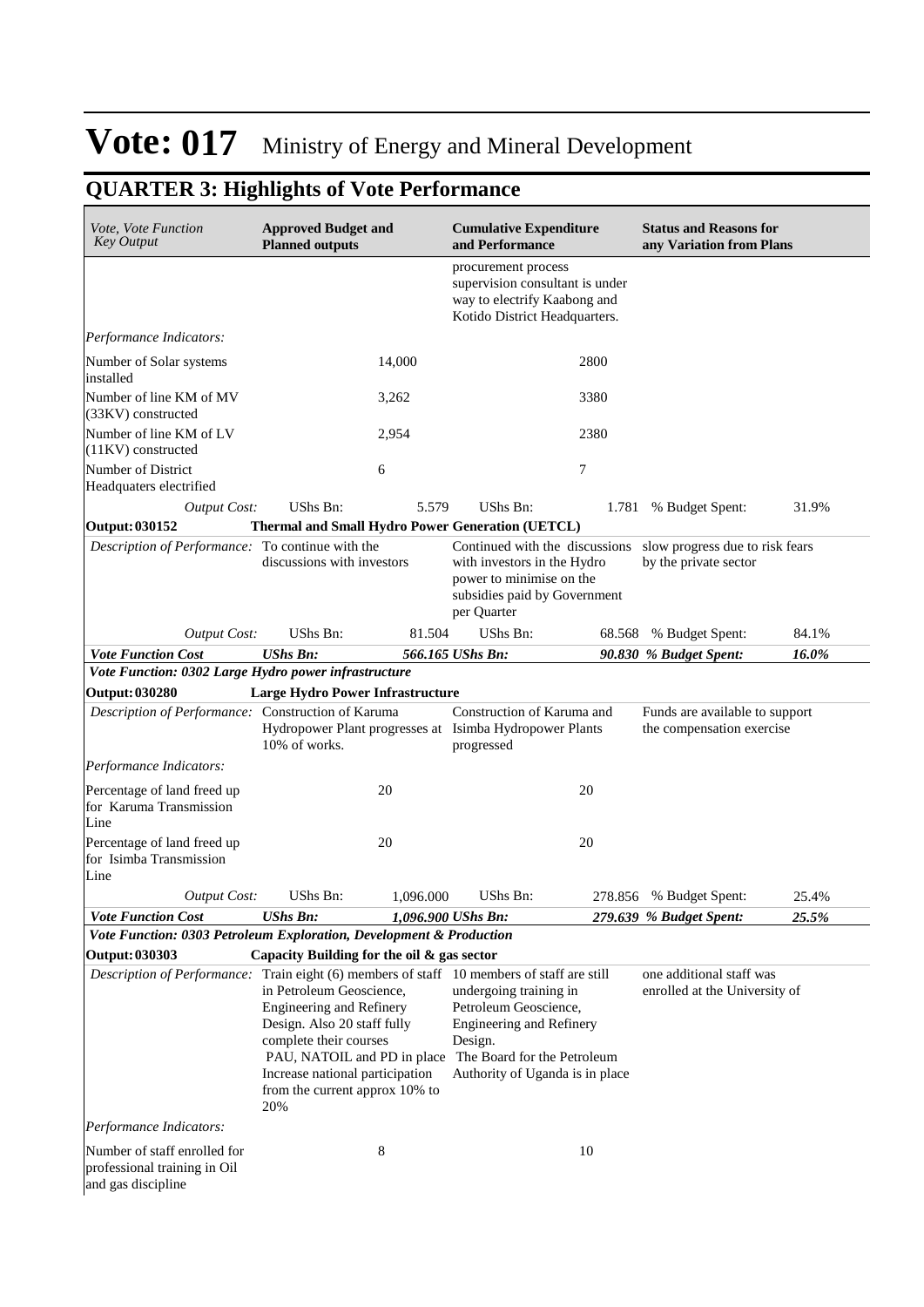| Vote, Vote Function<br><b>Key Output</b>                                                   | <b>Approved Budget and</b><br><b>Planned outputs</b>                                                                                                                           | <b>Cumulative Expenditure</b><br>and Performance                                                                                                                                                                                      | <b>Status and Reasons for</b><br>any Variation from Plans                                                                                             |
|--------------------------------------------------------------------------------------------|--------------------------------------------------------------------------------------------------------------------------------------------------------------------------------|---------------------------------------------------------------------------------------------------------------------------------------------------------------------------------------------------------------------------------------|-------------------------------------------------------------------------------------------------------------------------------------------------------|
| <b>Output Cost:</b>                                                                        | UShs Bn:<br>5.385                                                                                                                                                              | UShs Bn:<br>4.008                                                                                                                                                                                                                     | % Budget Spent:<br>74.4%                                                                                                                              |
| <b>Output: 030304</b>                                                                      | <b>Monitoring Upstream petroleum activities</b>                                                                                                                                |                                                                                                                                                                                                                                       |                                                                                                                                                       |
|                                                                                            | Description of Performance: Continue to Monitor drilling of<br>30 wells in three (3) Eas in the<br>Albertine Graben.<br>Monitor testing of at least 10<br>wells in the Graben. | Development of bid documents<br>(particularly Request for<br>Proposal (RFP) of the first<br>Licensing Round continued;<br>Procurement of Data room<br>consultant who will package<br>data for the blocks to be<br>licensed continued. | There was a delay in acquisition<br>of seismic data due to clearance<br>of technical issues with the oil<br>companies but shall be available<br>in Q4 |
| Performance Indicators:                                                                    |                                                                                                                                                                                |                                                                                                                                                                                                                                       |                                                                                                                                                       |
| Number of line Km of<br>seismic data acquired.                                             | 800                                                                                                                                                                            | $\boldsymbol{0}$                                                                                                                                                                                                                      |                                                                                                                                                       |
| Number f field development<br>plans approved for issuance<br>of Production License         | 5                                                                                                                                                                              | 3                                                                                                                                                                                                                                     |                                                                                                                                                       |
| Level of compliance by<br>exploration companies with<br>petroleum operations<br>guidelines | 100                                                                                                                                                                            | 100                                                                                                                                                                                                                                   |                                                                                                                                                       |
| <b>Output Cost:</b>                                                                        | UShs Bn:<br>2.116                                                                                                                                                              | UShs Bn:<br>1.388                                                                                                                                                                                                                     | 65.6%<br>% Budget Spent:                                                                                                                              |
| Output: 030305                                                                             |                                                                                                                                                                                | Develop and implement a communication strategy for oil & gas in the country                                                                                                                                                           |                                                                                                                                                       |
|                                                                                            | Description of Performance: Public awareness in the oil and<br>gas sector undertaken.                                                                                          | Public awareness in the oil and progressing well<br>gas sector undertaken.                                                                                                                                                            |                                                                                                                                                       |
|                                                                                            | $\Box$ Involvement of the public and Involved the public and other<br>gas activities achieved.                                                                                 | other stakeholders in the oil and stakeholders in the oil and gas<br>activities.                                                                                                                                                      |                                                                                                                                                       |
|                                                                                            | Departmental website<br>maintained.                                                                                                                                            | Departmental website<br>maintained.                                                                                                                                                                                                   |                                                                                                                                                       |
| Performance Indicators:                                                                    |                                                                                                                                                                                |                                                                                                                                                                                                                                       |                                                                                                                                                       |
| Number of Radio talk shows<br>held                                                         | 25                                                                                                                                                                             | 14                                                                                                                                                                                                                                    |                                                                                                                                                       |
| Number of newspaper<br>advertorials made and<br>published                                  | 5                                                                                                                                                                              | 6                                                                                                                                                                                                                                     |                                                                                                                                                       |
| <b>Output Cost:</b>                                                                        | UShs Bn:<br>0.141                                                                                                                                                              | UShs Bn:<br>0.091                                                                                                                                                                                                                     | % Budget Spent:<br>64.0%                                                                                                                              |
| <b>Output: 030380</b>                                                                      | <b>Oil Refinery Construction</b>                                                                                                                                               |                                                                                                                                                                                                                                       |                                                                                                                                                       |
|                                                                                            | Description of Performance: Finalise acquisition of Land for<br>the refinery and supporting<br>infrastructure                                                                  | In this quarter3 processing of<br>payment for additional 382<br>PAPs commenced                                                                                                                                                        | Legal land complaints delay<br>completion of land<br>compensation                                                                                     |
|                                                                                            | Continued implementation of<br>Logistics study<br>recommendations.                                                                                                             | Therefore a total number of<br>2327 out of 2615 Property<br>Owners who opted for cash<br>compensation, which is about                                                                                                                 |                                                                                                                                                       |
|                                                                                            | Transaction Advisor's assigned<br>duties for Refinery development compensated.<br>undertaken.                                                                                  | 88.98%, have been                                                                                                                                                                                                                     |                                                                                                                                                       |
|                                                                                            | Pre - Front End Engineering                                                                                                                                                    | Physical planning for the 533.<br>59 acres of land purchased for                                                                                                                                                                      |                                                                                                                                                       |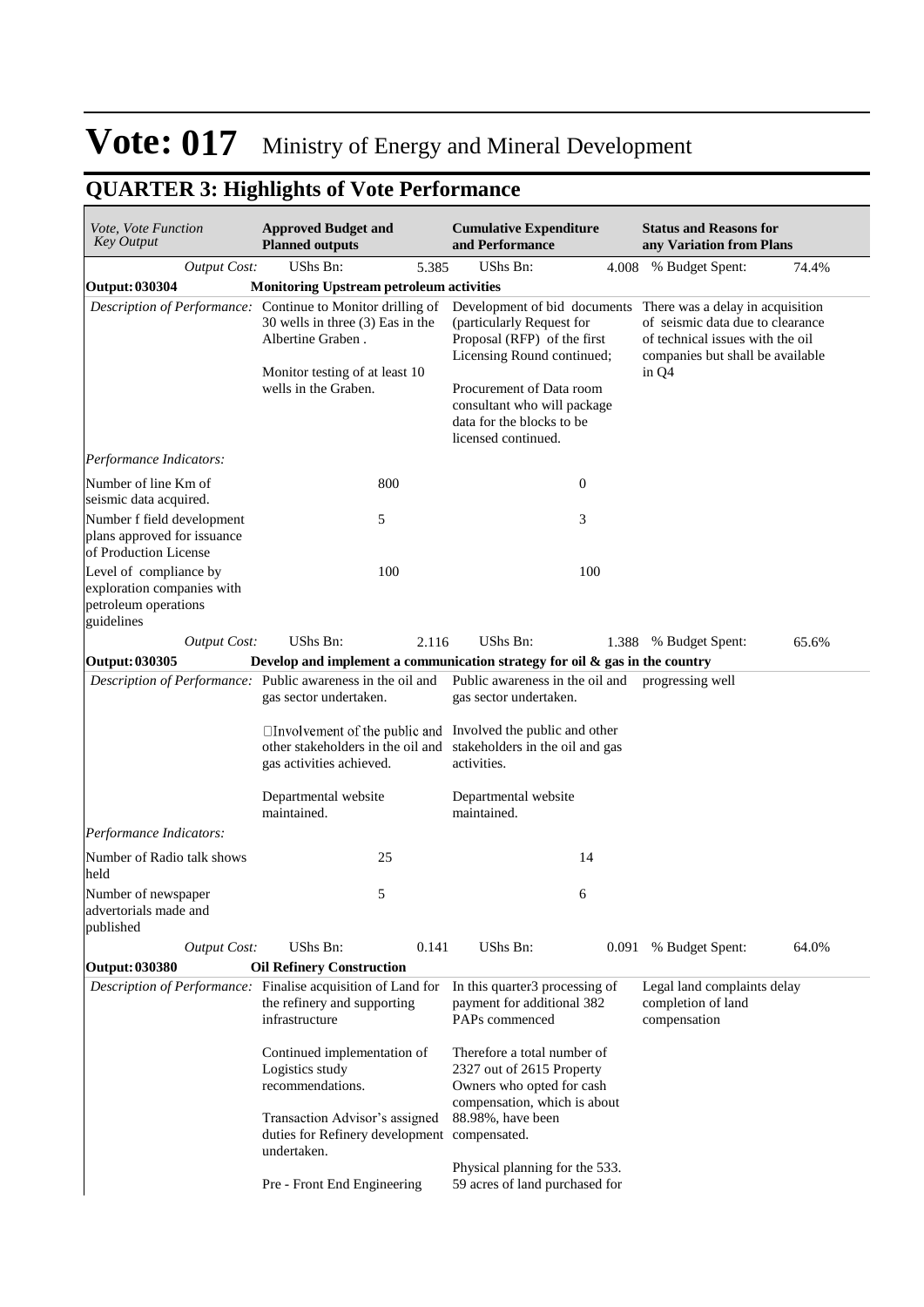## **QUARTER 3: Highlights of Vote Performance**

| <i>Vote, Vote Function</i><br><b>Key Output</b> | <b>Approved Budget and</b><br><b>Planned outputs</b> | <b>Cumulative Expenditure</b><br>and Performance                                                                                                                                                                                                                                              | <b>Status and Reasons for</b><br>any Variation from Plans |
|-------------------------------------------------|------------------------------------------------------|-----------------------------------------------------------------------------------------------------------------------------------------------------------------------------------------------------------------------------------------------------------------------------------------------|-----------------------------------------------------------|
|                                                 | Design (FEED) for refinery<br>development completed. | relocation of the 93 Property<br>Owners that opted for<br>resettlement was concluded                                                                                                                                                                                                          |                                                           |
|                                                 |                                                      | Land title for the land for<br>resettlement processed                                                                                                                                                                                                                                         |                                                           |
|                                                 |                                                      | Procurement of a consultant to<br>supervise the construction of<br>resettlement houses and social<br>infrastructure is on-going.<br>Expression of Interest was<br>issued and Request for<br>Proposals (RFP) is being<br>developed                                                             |                                                           |
|                                                 |                                                      | Procurement of a Contractor to<br>construct resettlement houses<br>and social infrastructure has<br>commenced with an advert for<br>submission of proposals                                                                                                                                   |                                                           |
|                                                 |                                                      | Engagements/sensitization with<br>affected persons continued to<br>ensure a smooth transition for<br>them<br>Evaluation of bids for<br>consultant to develop the master<br>plan for the Airport was<br>concluded in January 2015.                                                             |                                                           |
|                                                 |                                                      | M/S Ramball Danmark emerged<br>winner and work expected to<br>commence next quarter.<br>Evaluations for the Final Offers<br>for selection of lead investor<br>completed in January 2015 and<br>RT-GR led Consortium selected<br>as preferred bidder and SK<br>E&C led Consortium as alternate |                                                           |
|                                                 |                                                      | First Round of negotiations with<br>RT-Global Resources led<br>Consortium of Russia held in<br>March 2015.                                                                                                                                                                                    |                                                           |
|                                                 |                                                      | It is expected that the project<br>agreements between GoU and<br>the winning bidder will be<br>executed in the first quarter of<br>FY2015/16.                                                                                                                                                 |                                                           |
|                                                 |                                                      | Terms of Reference for the<br>Master Plan for the Refinery<br>Industrial Park been developed.                                                                                                                                                                                                 |                                                           |
| <b>Output Cost:</b>                             | UShs Bn:<br>29.880                                   | UShs Bn:<br>29.587                                                                                                                                                                                                                                                                            | 99.0%<br>% Budget Spent:                                  |

 $\overline{\phantom{a}}$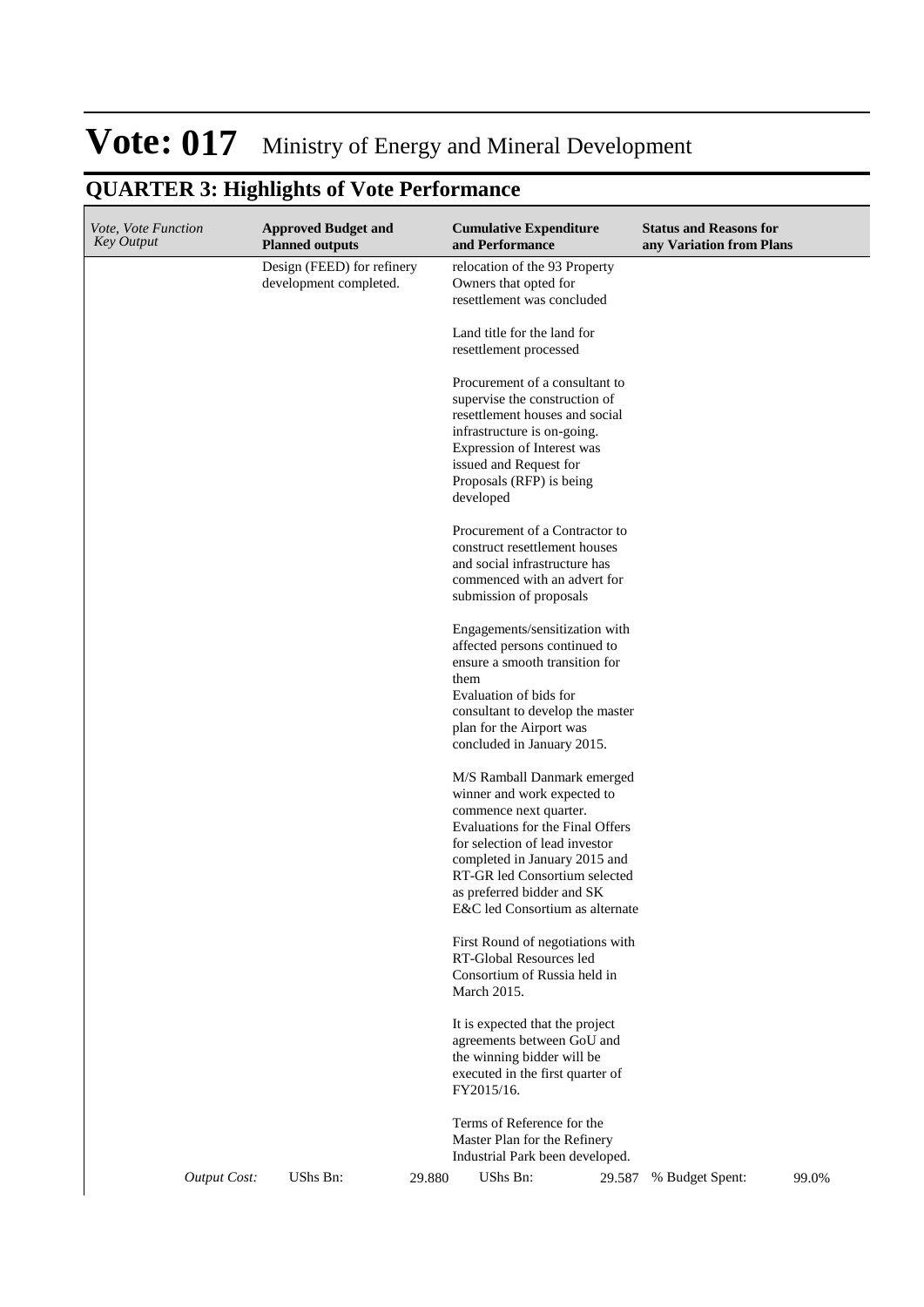| Vote, Vote Function<br><b>Key Output</b>                                                     | <b>Approved Budget and</b><br><b>Planned outputs</b>                                                                                                                                                                                       |       | <b>Cumulative Expenditure</b><br>and Performance                                                                                                                                            |       | <b>Status and Reasons for</b><br>any Variation from Plans |       |
|----------------------------------------------------------------------------------------------|--------------------------------------------------------------------------------------------------------------------------------------------------------------------------------------------------------------------------------------------|-------|---------------------------------------------------------------------------------------------------------------------------------------------------------------------------------------------|-------|-----------------------------------------------------------|-------|
| <b>Vote Function Cost</b>                                                                    | <b>UShs Bn:</b>                                                                                                                                                                                                                            |       | 68.013 UShs Bn:                                                                                                                                                                             |       | 43.371 % Budget Spent:                                    | 63.8% |
| Vote Function: 0304 Petroleum Supply, Infrastructure and Regulation                          |                                                                                                                                                                                                                                            |       |                                                                                                                                                                                             |       |                                                           |       |
| <b>Output: 030402</b>                                                                        | Management and Monitoring of petroleum supply Industry                                                                                                                                                                                     |       |                                                                                                                                                                                             |       |                                                           |       |
| Description of Performance: Petroleum supply market                                          | operations monitored for<br>compliance to Petroleum<br>Supply Act, 2003. Petroleum<br>standards enforced; Compliance - Enforcement of the Petroleum<br>with applications for new<br>licenses evalauted                                     |       | Inspection and monitoring<br>report for 340 petroleum<br>facilities in place<br>Supply Act 2003 and facilities<br>standards in Kampala and<br>Eastern Uganda done and 47<br>stations closed |       | Strict Enforcement of the<br>Petroleum Supply Act 2003    |       |
| Performance Indicators:                                                                      |                                                                                                                                                                                                                                            |       |                                                                                                                                                                                             |       |                                                           |       |
| % of the facilities confirming<br>to the Petroleum facilities<br>standards                   | 60                                                                                                                                                                                                                                         |       | 90                                                                                                                                                                                          |       |                                                           |       |
| <b>Output Cost:</b>                                                                          | UShs Bn:                                                                                                                                                                                                                                   | 0.231 | UShs Bn:                                                                                                                                                                                    | 0.166 | % Budget Spent:                                           | 71.8% |
| <b>Output: 030406</b>                                                                        | Kenya - Uganda - Rwanda Oil pipelines                                                                                                                                                                                                      |       |                                                                                                                                                                                             |       |                                                           |       |
| Description of Performance: Continue to Supervise                                            | wayleaves acquisition and<br>compensation of Project<br>Affected Persons by the selected compensation of Project<br>Investor                                                                                                               |       | Completed the procurement of progressing well<br>consultancy to implement RAP<br>for acquisition and<br>Affected Persons on the Kenya<br>Uganda pipeline                                    |       |                                                           |       |
| <b>Output Cost:</b>                                                                          | UShs Bn:                                                                                                                                                                                                                                   | 0.045 | UShs Bn:                                                                                                                                                                                    | 0.033 | % Budget Spent:                                           | 73.0% |
| <b>Vote Function Cost</b>                                                                    | <b>UShs Bn:</b>                                                                                                                                                                                                                            |       | 14.057 UShs Bn:                                                                                                                                                                             |       | 4.796 % Budget Spent:                                     | 34.1% |
| Vote Function: 0305 Mineral Exploration, Development & Production                            |                                                                                                                                                                                                                                            |       |                                                                                                                                                                                             |       |                                                           |       |
| <b>Output: 030502</b><br>Description of Performance: Number of Staff trained (short          | Institutional capacity for the mineral sector<br>term). Number of Staff trained<br>(long term). Number of lab<br>equipment installed. Number of geosciences<br>research papers, maps<br>workshops, conferences, and<br>minerals discovered |       | Over 30 staff and stakeholders<br>had short courses and other 6<br>continued with training in                                                                                               |       | progressing well                                          |       |
| Performance Indicators:                                                                      |                                                                                                                                                                                                                                            |       |                                                                                                                                                                                             |       |                                                           |       |
| Number of staff enrolled for<br>training in Mineral sub-sector                               | 4                                                                                                                                                                                                                                          |       | 6                                                                                                                                                                                           |       |                                                           |       |
| Number of Mineral analysis<br>techniques developed to ISO<br>standards                       | 2                                                                                                                                                                                                                                          |       | 2                                                                                                                                                                                           |       |                                                           |       |
| Number of Mineral Artisans<br>and small scale miners<br>(ASM) trained in Mining<br>Districts | 570                                                                                                                                                                                                                                        |       | 450                                                                                                                                                                                         |       |                                                           |       |
| % of earthquake monitoring<br>stations installed against<br>NDP target of 40 stations        | 25                                                                                                                                                                                                                                         |       | 25                                                                                                                                                                                          |       |                                                           |       |
| <b>Output Cost:</b>                                                                          | UShs Bn:                                                                                                                                                                                                                                   | 0.352 | UShs Bn:                                                                                                                                                                                    | 0.216 | % Budget Spent:                                           | 61.5% |
| Output: 030503                                                                               | Mineral Exploration, development, production and value-addition promoted                                                                                                                                                                   |       |                                                                                                                                                                                             |       |                                                           |       |
| Description of Performance: Number of new mineral                                            |                                                                                                                                                                                                                                            |       | Twenty four (24) TN                                                                                                                                                                         |       | some data missing and directive                           |       |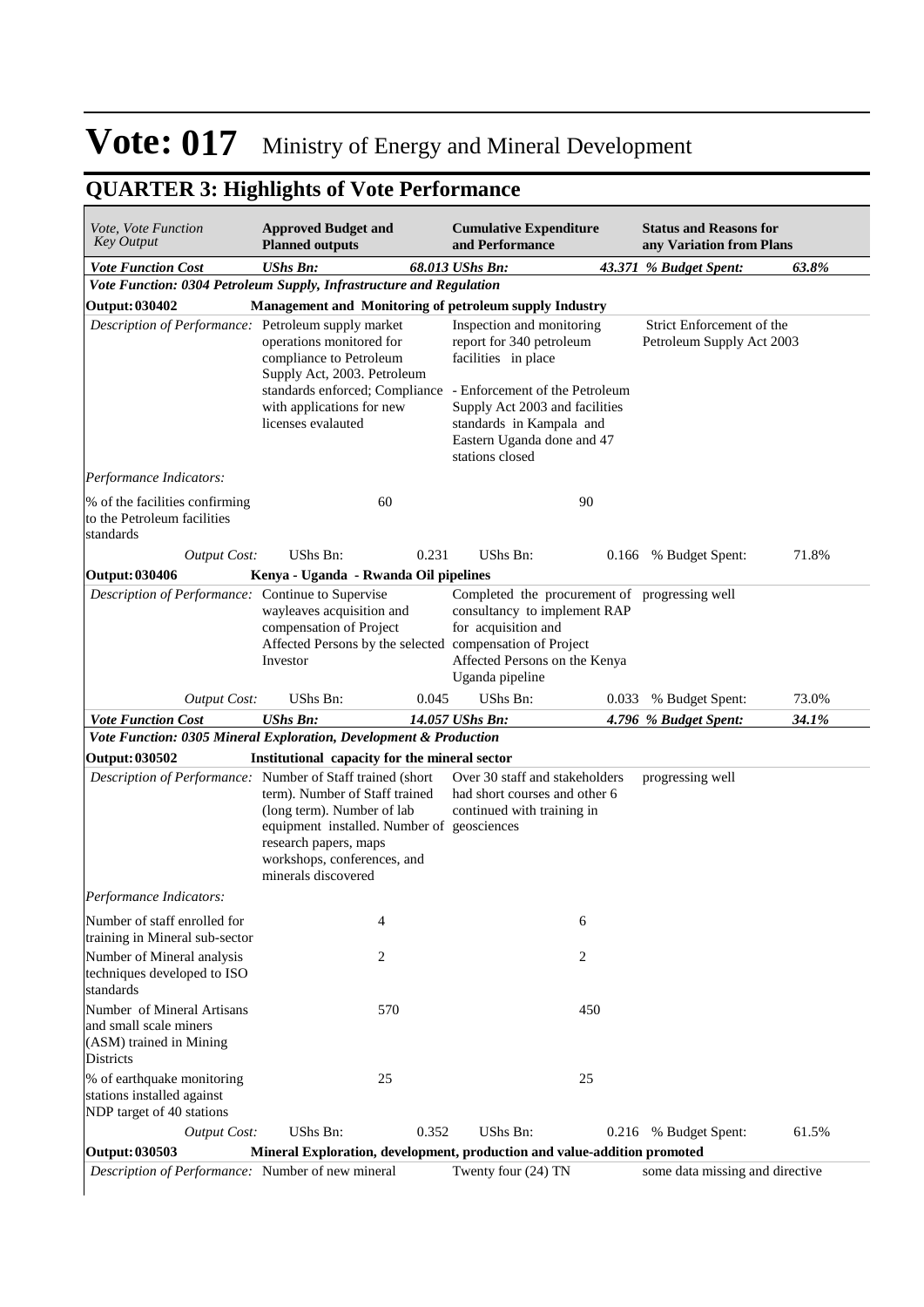| Vote, Vote Function<br><b>Key Output</b>                                    | <b>Approved Budget and</b><br><b>Planned outputs</b>                                                                                                                |         | <b>Cumulative Expenditure</b><br>and Performance                                                                                                                                                                                                                                                                                                                                                                                                                                                                                                                                                                                          | <b>Status and Reasons for</b><br>any Variation from Plans                                                          |
|-----------------------------------------------------------------------------|---------------------------------------------------------------------------------------------------------------------------------------------------------------------|---------|-------------------------------------------------------------------------------------------------------------------------------------------------------------------------------------------------------------------------------------------------------------------------------------------------------------------------------------------------------------------------------------------------------------------------------------------------------------------------------------------------------------------------------------------------------------------------------------------------------------------------------------------|--------------------------------------------------------------------------------------------------------------------|
|                                                                             | investiment projects initiated (5<br>Mining Leases issued). Number<br>of mineral targets mapped (10<br>mineral commodities per year).<br>4 topographocal map sheets |         | applications were reviewed and<br>thirteen $(13)$ exploration<br>Licenses were reviewed for<br>consideration for renewal.<br>It is important to note that Sipa<br><b>Exploration Uganda Limited</b><br>has continued to report<br>interesting results from their<br>exploration areas (Akelikongo<br>Ni-Cu Sulphide, Pamwa Zn-Pb<br>and Lawiye-Adul) in Kitgum<br>district. Drilling results from<br>Akelikongo Ni-Cu Sulphide<br>prospect has indicated 3.4m @<br>0.93% Ni and 0.10% Cu from<br>94.2 to 97.6 including 1.3m @<br>1.49% Ni and 0.11% Cu from<br>95.4m to 96.7m and 0.4m @<br>1.59% Ni and 0.2% Cu from<br>97.2m to 97.6m. | by HE the President on mineral<br>exports                                                                          |
| Performance Indicators:                                                     |                                                                                                                                                                     |         |                                                                                                                                                                                                                                                                                                                                                                                                                                                                                                                                                                                                                                           |                                                                                                                    |
| Total Value of Mineral<br>Production (UGX)- Bn                              |                                                                                                                                                                     | 300     | 32                                                                                                                                                                                                                                                                                                                                                                                                                                                                                                                                                                                                                                        |                                                                                                                    |
| <b>Total Value of Mineral</b><br>Exports as per permits issued<br>(UGX)- Bn |                                                                                                                                                                     | 159     | 3.0                                                                                                                                                                                                                                                                                                                                                                                                                                                                                                                                                                                                                                       |                                                                                                                    |
| Number of potential<br>Uranium resources targets<br>discovered              |                                                                                                                                                                     | 2       | 2                                                                                                                                                                                                                                                                                                                                                                                                                                                                                                                                                                                                                                         |                                                                                                                    |
| Number of mineralized areas<br>discovered                                   |                                                                                                                                                                     | 3       | 5                                                                                                                                                                                                                                                                                                                                                                                                                                                                                                                                                                                                                                         |                                                                                                                    |
| <b>Output Cost:</b>                                                         | UShs Bn:                                                                                                                                                            | 1.617   | UShs Bn:<br>1.184                                                                                                                                                                                                                                                                                                                                                                                                                                                                                                                                                                                                                         | 73.2%<br>% Budget Spent:                                                                                           |
| Output: 030505                                                              | Licencing and inspection                                                                                                                                            |         |                                                                                                                                                                                                                                                                                                                                                                                                                                                                                                                                                                                                                                           |                                                                                                                    |
| Description of Performance: 120 mineral rights<br>Performance Indicators:   | granted.<br>inspections                                                                                                                                             | 12 site | The following licenses were<br>granted during this period: - 38<br>Prospecting Licenses (PL), 44<br>Exploration Licenses (EL), 2<br>Location License (LL), 1<br>Mining Lease (ML) and 36<br>Mineral Dealers' Licenses<br>(MDL). 22 ELs and 2 LLs were<br>renewed meanwhile 40 ELs and<br>3 LLs expired. Furthermore two<br>ELs were cancelled for<br>persistent noncompliance with<br>the law and terms and<br>conditions of the licenses.<br>Current licenses include those<br>granted during the period and<br>those that were still valid over<br>the period and the total is 773.                                                     | data on payment of NTR not<br>updated due late returns and<br>licences which are not<br>performing are not renewed |
| Number of Mineral rights                                                    |                                                                                                                                                                     | 506     | 773                                                                                                                                                                                                                                                                                                                                                                                                                                                                                                                                                                                                                                       |                                                                                                                    |
|                                                                             |                                                                                                                                                                     |         |                                                                                                                                                                                                                                                                                                                                                                                                                                                                                                                                                                                                                                           |                                                                                                                    |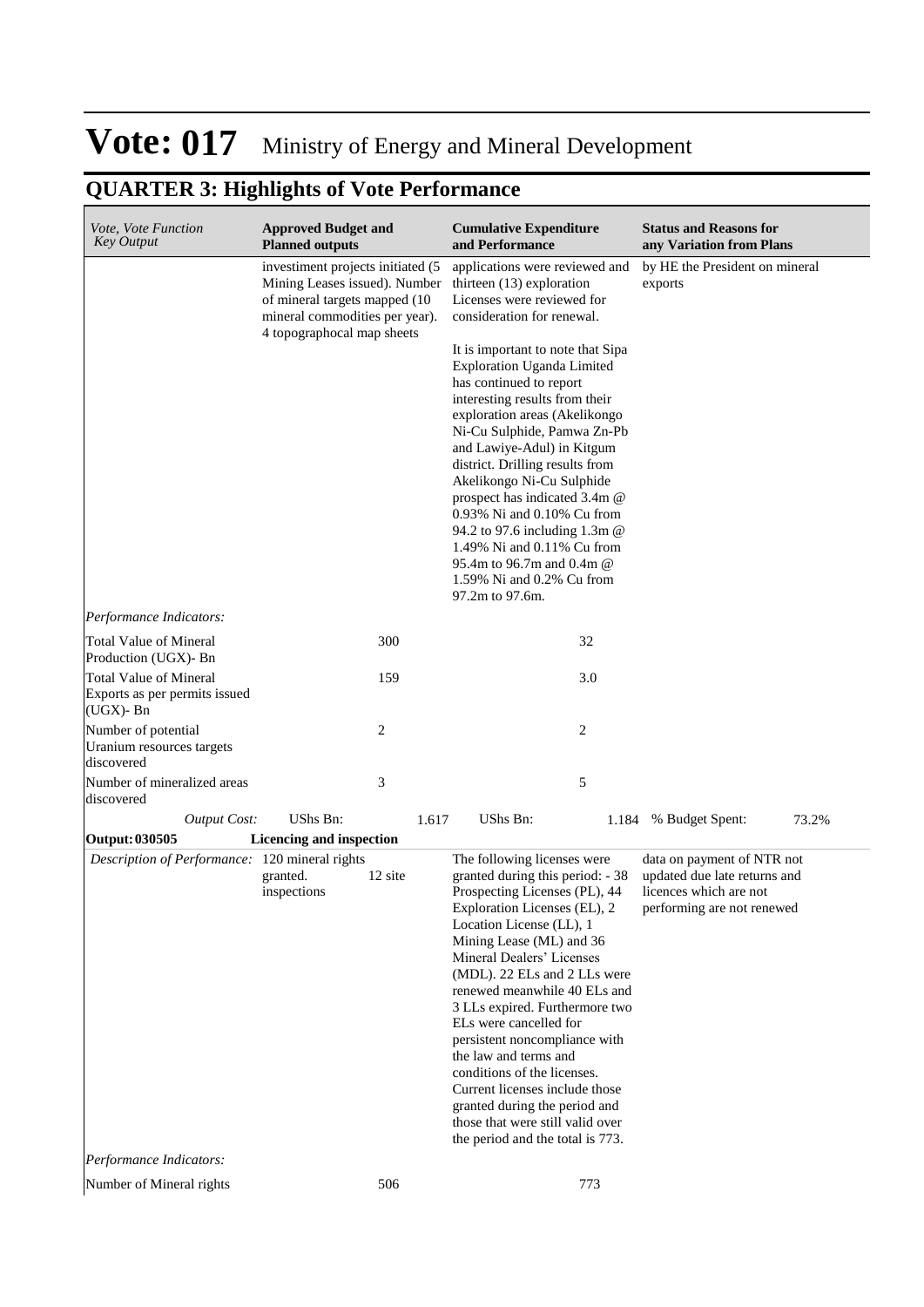### **QUARTER 3: Highlights of Vote Performance**

| <i>Vote, Vote Function</i><br><b>Key Output</b>               | <b>Approved Budget and</b><br><b>Planned outputs</b>      |       | <b>Cumulative Expenditure</b><br>and Performance |       | <b>Status and Reasons for</b><br>any Variation from Plans |       |  |
|---------------------------------------------------------------|-----------------------------------------------------------|-------|--------------------------------------------------|-------|-----------------------------------------------------------|-------|--|
| (licences) operational                                        |                                                           |       |                                                  |       |                                                           |       |  |
| Number of flagships projects<br>monitered                     |                                                           | 2     |                                                  | 2     |                                                           |       |  |
| Amount of NTR collected<br>(USHs bn)                          |                                                           | 8     |                                                  | 3.0   |                                                           |       |  |
| Number of mining site.<br>inspectiog conducted                |                                                           | 15    |                                                  | 16    |                                                           |       |  |
| % of mining companies<br>complying with mining<br>regulations |                                                           | 100   |                                                  | 90    |                                                           |       |  |
| Output Cost:                                                  | UShs Bn:                                                  | 0.280 | UShs Bn:                                         | 0.176 | % Budget Spent:                                           | 62.8% |  |
| <b>Vote Function Cost</b>                                     | $UShs$ $Bn$ :                                             |       | 8.684 UShs Bn:                                   |       | 4.661 % Budget Spent:                                     | 53.7% |  |
|                                                               | Vote Function: 0349 Policy, Planning and Support Services |       |                                                  |       |                                                           |       |  |
| <b>Vote Function Cost</b>                                     | <b>UShs Bn:</b>                                           |       | 21.892 UShs Bn:                                  |       | 15.708 % Budget Spent:                                    | 71.8% |  |
| <b>Cost of Vote Services:</b>                                 | UShs $Bn$ :                                               |       | 1,775.710 UShs Bn:                               |       | <b>439.006</b> % Budget Spent:                            | 24.7% |  |

*\* Excluding Taxes and Arrears*

Construction of the small hydropower sites totaling to 176 MW with support from development partners and the private sector is yet to commence .

Construction of approximately 6,250 kilometers of transmission and distribution lines is at different stages.

The sector has reduce electricity system losses and increase efficiency from 23% to 20%.

Continued to rollout of the prepaid system to household and currently about 140,000 prepaid meters have been installed.

Continued to extend Electricity to under-served areas of the country as part of the Rural Electrification Programme as only 7disitrict headquartres are remaining.

The construction of the major Hydropower plants at Karuma and Isimba are progressing well and hope to be commissioned in 2018 and 2017 respectively.

Oil, Gas and Petroleum Development:

- The Oil Refinery Lead Investor RT Global Consortium of Russia was selected for final negotiations with Government and participating East African Community partners states holding up to 40% of the Oil Refinery shares.

- Complete the engineering design of the Oil Refinery to pave way for construction to begin.

- Efforts to study the setup a fertilizer plant to ensure that the byproduct of the refinery goes into the plant to produce Ammonia fertilizer are under way.

Minerals Development:

- Continued with the efforts to support the development of strategic mineral reserves to ensure the benefits accrue to Uganda, and the localities where the reserves have been discovered.

#### **Table V2.2: Implementing Actions to Improve Vote Performance**

| <b>Planned Actions:</b>                              | <b>Actual Actions:</b> | <b>Reasons for Variation</b> |
|------------------------------------------------------|------------------------|------------------------------|
| Vote: 017 Ministry of Energy and Mineral Development |                        |                              |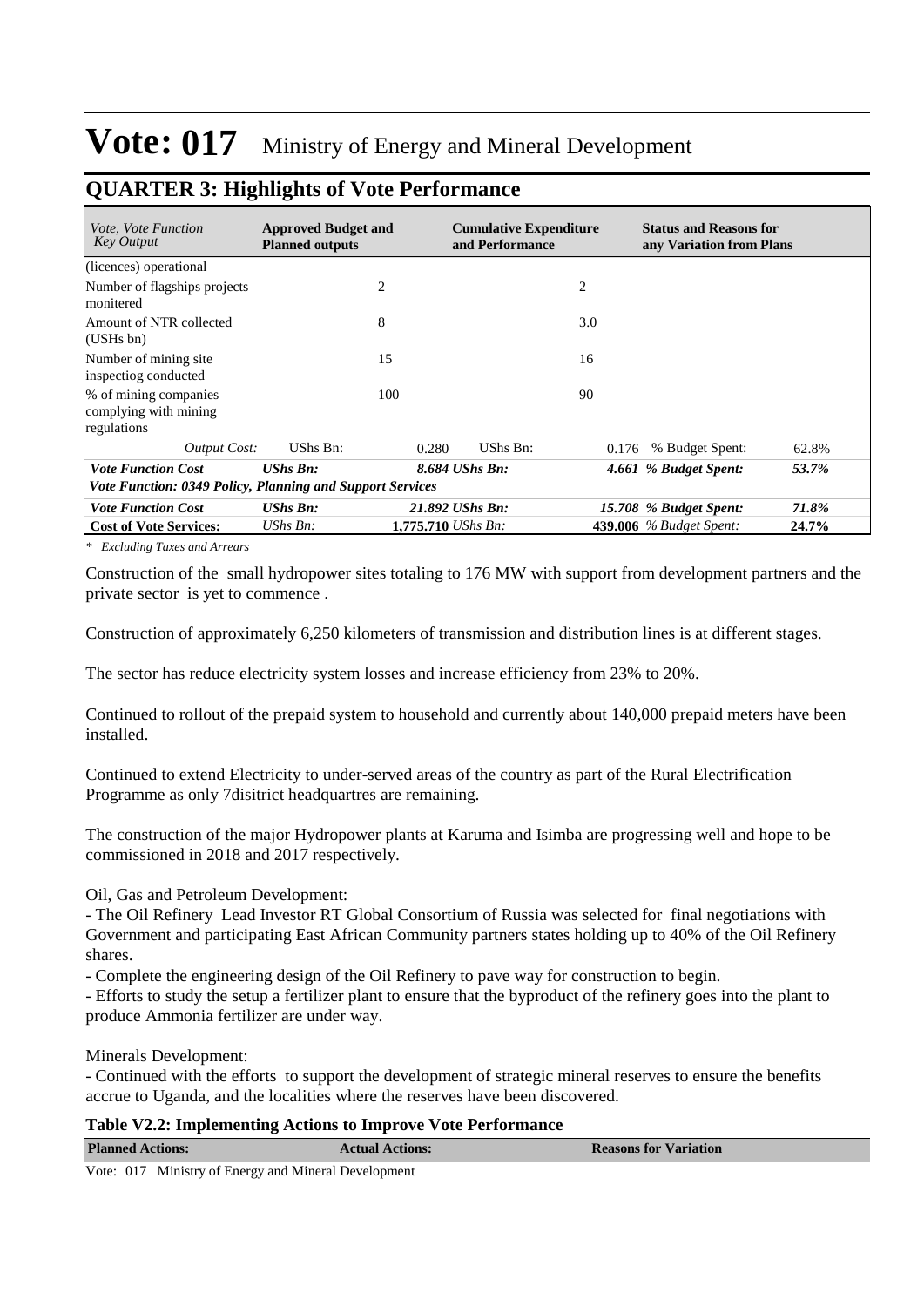### **QUARTER 3: Highlights of Vote Performance**

| <b>Planned Actions:</b>                                                                                                                                                                                                                                    | <b>Actual Actions:</b>                                                                                                                       | <b>Reasons for Variation</b>                               |  |  |  |  |  |  |
|------------------------------------------------------------------------------------------------------------------------------------------------------------------------------------------------------------------------------------------------------------|----------------------------------------------------------------------------------------------------------------------------------------------|------------------------------------------------------------|--|--|--|--|--|--|
| Vote Function: 03 01 Energy Planning, Management & Infrastructure Dev't                                                                                                                                                                                    |                                                                                                                                              |                                                            |  |  |  |  |  |  |
| Increaase generation mix to include<br>variuos options                                                                                                                                                                                                     | A number of options have been<br>promoted such as new and renewable<br>sources of energy and bio energy                                      | Attraction of the private sector still pause<br>challenges |  |  |  |  |  |  |
| Continue the refurblishment of the<br>transmission and distribution<br>infrastructure (i.e line, transformer and<br>substaion upgrade)                                                                                                                     | Continued with the refurblishment of<br>the transmission and distribution<br>infrastructure (i.e line, transformer and<br>substaion upgrade) | Limited resource envelope                                  |  |  |  |  |  |  |
| Vote: 017 Ministry of Energy and Mineral Development                                                                                                                                                                                                       |                                                                                                                                              |                                                            |  |  |  |  |  |  |
|                                                                                                                                                                                                                                                            | Vote Function: 03 05 Mineral Exploration, Development & Production                                                                           |                                                            |  |  |  |  |  |  |
| Request for increase of funding from<br>0.465bn to 6.42 bn (recurrent) and<br>development budget from 6.8bn to<br>108.72 bn to enable the sector takeover<br>its primary role of growth driver and<br>industrialisation in line with NDP and<br>Vision 40. | <b>Continued inspection and monitoring of</b> Limited resource envelope<br>exploration and mining operations<br>albeit limited resources     |                                                            |  |  |  |  |  |  |
| Request for increase of funding from<br>0.465bn to 6.42 bn (recurrent) and<br>development budget from 6.8bn to<br>108.72 bn to enable the sector takeover<br>its primary role of growth driver and<br>industrialisation in line wth NDP and<br>Vision 40.  | still a problem to access of land for the<br>development of mining infrastructure                                                            | Limited resource envelope                                  |  |  |  |  |  |  |
| Vote: 017 Ministry of Energy and Mineral Development                                                                                                                                                                                                       |                                                                                                                                              |                                                            |  |  |  |  |  |  |
| Vote Function: 03 03 Petroleum Exploration, Development & Production                                                                                                                                                                                       |                                                                                                                                              |                                                            |  |  |  |  |  |  |
| Continue with cpapcity biulding programs                                                                                                                                                                                                                   | Continued with cpapcity biulding<br>programs in various fields                                                                               | some courses take long periods                             |  |  |  |  |  |  |
| Implement the newly approved legislation                                                                                                                                                                                                                   | <b>Regulations to implement the newly</b><br>approved legislation are before the first<br>parliamentary counsel                              | Delays due to a number of consulations                     |  |  |  |  |  |  |

### *V3: Details of Releases and Expenditure*

*This section provides a comprehensive summary of the outputs delivered by the Vote and further details of Vote expenditures by Vote Function and Expenditure Item.*

### **Table V3.1: GoU Releases and Expenditure by Output\***

| <b>Billion Uganda Shillings</b>                                        | Approved<br><b>Budget</b> | <b>Released</b> | <b>Spent</b> | $%$ GoU<br><b>Budget</b><br>Released | $%$ GoU<br><b>Budget</b><br><i>Spent</i> | $%$ GoU<br>Releases<br><i>Spent</i> |
|------------------------------------------------------------------------|---------------------------|-----------------|--------------|--------------------------------------|------------------------------------------|-------------------------------------|
| VF:0301 Energy Planning, Management & Infrastructure Dev't             | 102.87                    | 92.69           | 90.83        | 90.1%                                | 88.3%                                    | 98.0%                               |
| Class: Outputs Provided                                                | 8.06                      | 6.22            | 4.82         | 77.1%                                | 59.8%                                    | 77.5%                               |
| Energy Policy/Plans Dissemination, Regulation and Monitoring<br>030101 | 1.76                      | 1.33            | 0.99         | 75.4%                                | 56.1%                                    | 74.3%                               |
| <b>Energy Efficiency Promotion</b><br>030102                           | 1.15                      | 0.85            | 0.68         | 73.9%                                | 58.9%                                    | 79.7%                               |
| Renewable Energy Promotion<br>030103                                   | 2.05                      | 1.50            | 1.27         | 73.3%                                | 62.0%                                    | 84.6%                               |
| 030104 Increased Rural Electrification                                 | 2.96                      | 2.43            | 1.78         | 82.1%                                | 60.2%                                    | 73.3%                               |
| 030105 Atomic Energy Promotion and Coordination                        | 0.14                      | 0.11            | 0.10         | 75.9%                                | $71.2\%$                                 | 93.8%                               |
| Class: Outputs Funded                                                  | 71.13                     | 70.10           | 70.07        | 98.5%                                | 98.5%                                    | $100.0\%$                           |
| 030151 Membership to IAEA                                              | 0.11                      | 0.03            | 0.00         | 27.3%                                | $0.0\%$                                  | $0.0\%$                             |
| 030152 Thermal and Small Hydro Power Generation (UETCL)                | 69.02                     | 68.57           | 68.57        | 99.3%                                | 99.3%                                    | $100.0\%$                           |
| 030153 Cross Sector Transfers for ERT (Other Components)               | 2.00                      | 1.50            | 1.50         | 75.0%                                | 75.0%                                    | $100.0\%$                           |
| Class: Capital Purchases                                               | 23.67                     | 16.38           | 15.95        | 69.2%                                | 67.4%                                    | 97.4%                               |
| 030171 Acquisition of Land by Government                               | 1.30                      | 1.23            | 0.91         | 94.5%                                | 69.9%                                    | 74.0%                               |
|                                                                        |                           |                 |              |                                      |                                          |                                     |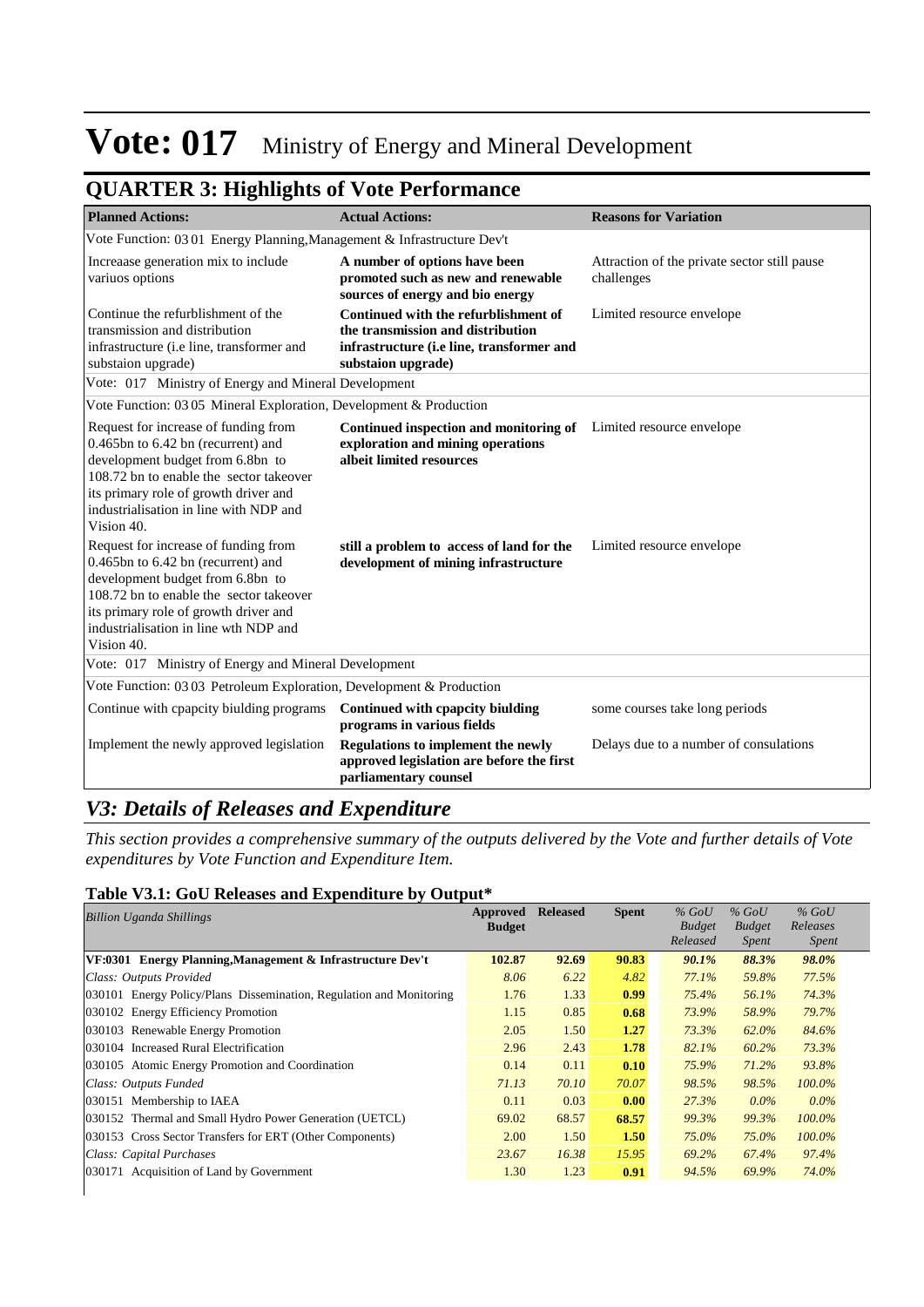| 030176 Purchase of Office and ICT Equipment, including Software                       | 0.10     | 0.09   | 0.04   | 93.0%  | 43.0% | 46.3%  |
|---------------------------------------------------------------------------------------|----------|--------|--------|--------|-------|--------|
| 030177 Purchase of Specialised Machinery & Equipment                                  | 3.59     | 2.17   | 1.44   | 60.4%  | 40.2% | 66.5%  |
| 030178 Purchase of Office and Residential Furniture and Fittings                      | 0.08     | 0.04   | 0.00   | 50.0%  | 4.6%  | 9.1%   |
| 030179 Acquisition of Other Capital Assets                                            | 18.60    | 12.84  | 13.54  | 69.1%  | 72.8% | 105.4% |
| VF:0302 Large Hydro power infrastructure                                              | 1,096.90 | 262.47 | 279.64 | 23.9%  | 25.5% | 106.5% |
| Class: Capital Purchases                                                              | 1,096.90 | 262.47 | 279.64 | 23.9%  | 25.5% | 106.5% |
| 030271 Acquisition of Land by Government                                              | 0.90     | 0.50   | 0.78   | 55.9%  | 87.1% | 155.7% |
| 030280 Large Hydro Power Infrastructure                                               | 1,096.00 | 261.96 | 278.86 | 23.9%  | 25.4% | 106.4% |
| VF:0303 Petroleum Exploration, Development & Production                               | 55.01    | 47.36  | 43.37  | 86.1%  | 78.8% | 91.6%  |
| Class: Outputs Provided                                                               | 12.26    | 10.25  | 8.62   | 83.6%  | 70.3% | 84.0%  |
| 030301 Promotion of the country's petroleum potential and licensing                   | 3.60     | 3.02   | 2.52   | 84.0%  | 69.9% | 83.2%  |
| 030302 Initiate and formulate petroleum policy and legislation                        | 0.67     | 0.44   | 0.38   | 65.6%  | 57.1% | 87.1%  |
| 030303 Capacity Building for the oil & gas sector                                     | 5.39     | 4.93   | 4.01   | 91.6%  | 74.5% | 81.3%  |
| 030304 Monitoring Upstream petroleum activities                                       | 2.12     | 1.51   | 1.39   | 71.2%  | 65.6% | 92.1%  |
| 030305 Develop and implement a communication strategy for oil & gas<br>in the country | 0.14     | 0.09   | 0.10   | 61.8%  | 68.4% | 110.7% |
| 030306 Participate in Regional Initiatives                                            | 0.35     | 0.27   | 0.22   | 75.2%  | 63.3% | 84.2%  |
| Class: Outputs Funded                                                                 | 2.00     | 0.96   | 1.31   | 48.0%  | 65.4% | 136.1% |
| 030351 Transfer for Petroleum Refining (Midstream Unit)                               | 2.00     | 0.96   | 1.31   | 48.0%  | 65.4% | 136.1% |
| Class: Capital Purchases                                                              | 40.75    | 36.15  | 33.45  | 88.7%  | 82.1% | 92.5%  |
| 030371 Acquisition of Land by Government                                              | 2.93     | 2.41   | 1.10   | 82.1%  | 37.5% | 45.7%  |
| 030372 Government Buildings and Administrative Infrastructure                         | 7.94     | 3.86   | 2.76   | 48.6%  | 34.7% | 71.5%  |
| 030380 Oil Refinery Construction                                                      | 29.88    | 29.88  | 29.59  | 100.0% | 99.0% | 99.0%  |
| VF:0304 Petroleum Supply, Infrastructure and Regulation                               | 14.06    | 7.45   | 4.80   | 53.0%  | 34.1% | 64.3%  |
| Class: Outputs Provided                                                               | 1.56     | 0.89   | 0.80   | 57.3%  | 51.4% | 89.7%  |
| 030401 Petroleum Policy Development, Regulation and Monitoring                        | 0.98     | 0.46   | 0.39   | 47.3%  | 40.5% | 85.6%  |
| 030402 Management and Monitoring of petroleum supply Industry                         | 0.23     | 0.17   | 0.17   | 74.5%  | 71.8% | 96.3%  |
| 030403 Maintainance of National Petroleum Information System                          | 0.10     | 0.07   | 0.06   | 67.9%  | 60.0% | 88.3%  |
| 030404 Operational Standards and laboratory testing of petroleum<br>products          | 0.21     | 0.16   | 0.15   | 76.6%  | 71.3% | 93.1%  |
| 030406 Kenya - Uganda - Rwanda Oil pipelines                                          | 0.04     | 0.03   | 0.03   | 74.2%  | 73.0% | 98.4%  |
| Class: Capital Purchases                                                              | 12.50    | 6.56   | 4.00   | 52.5%  | 32.0% | 60.9%  |
| 030471 Acquisition of Land by Government                                              | 9.40     | 4.79   | 2.50   | 50.9%  | 26.6% | 52.3%  |
| 030476 Purchase of Office and ICT Equipment, including Software                       | 0.70     | 0.35   | 0.18   | 50.6%  | 26.0% | 51.4%  |
| 030477 Purchase of Specialised Machinery & Equipment                                  | 0.72     | 0.47   | 0.36   | 65.0%  | 49.8% | 76.7%  |
| 030479 Acquisition of Other Capital Assets                                            | 1.68     | 0.95   | 0.95   | 56.6%  | 56.6% | 100.0% |
| VF:0305 Mineral Exploration, Development & Production                                 | 8.68     | 5.53   | 4.66   | 63.7%  | 53.7% | 84.3%  |
| Class: Outputs Provided                                                               | 4.14     | 2.85   | 2.62   | 68.8%  | 63.4% | 92.1%  |
| 030501 Policy Formulation Regulation                                                  | 1.56     | 0.80   | 0.84   | 51.1%  | 54.1% | 106.0% |
| 030502 Institutional capacity for the mineral sector                                  | 0.35     | 0.23   | 0.22   | 66.0%  | 61.5% | 93.1%  |
| 030503 Mineral Exploration, development, production and value-<br>addition promoted   | 1.62     | 1.39   | 1.18   | 85.9%  | 73.2% | 85.2%  |
| 030504 Health safety and Social Awareness for Miners                                  | 0.33     | 0.23   | 0.20   | 70.9%  | 61.5% | 86.8%  |
| 030505 Licencing and inspection                                                       | 0.28     | 0.20   | 0.18   | 70.1%  | 62.8% | 89.6%  |
| Class: Outputs Funded                                                                 | 0.12     | 0.04   | 0.01   | 30.2%  | 5.2%  | 17.3%  |
| 030551 Contribution to international organisation(SEAMIC)                             | 0.12     | 0.04   | 0.01   | 30.2%  | 5.2%  | 17.3%  |
| Class: Capital Purchases                                                              | 4.43     | 2.65   | 2.03   | 59.8%  | 45.9% | 76.8%  |
| 030571 Acquisition of Land by Government                                              | 0.04     | 0.02   | 0.02   | 62.5%  | 49.7% | 79.5%  |
| 030572 Government Buildings and Administrative Infrastructure                         | 0.83     | 0.59   | 0.44   | 70.5%  | 52.5% | 74.5%  |
| 030573 Roads, Streets and Highways                                                    | 0.09     | 0.06   | 0.06   | 70.0%  | 66.5% | 95.0%  |
| 030576 Purchase of Office and ICT Equipment, including Software                       | 0.27     | 0.16   | 0.14   | 59.3%  | 51.1% | 86.1%  |
| 030577 Purchase of Specialised Machinery & Equipment                                  | 3.13     | 1.76   | 1.35   | 56.2%  | 43.2% | 76.9%  |
| 030578 Purchase of Office and Residential Furniture and Fittings                      | 0.07     | 0.05   | 0.03   | 82.1%  | 39.2% | 47.7%  |
| VF:0349 Policy, Planning and Support Services                                         | 21.89    | 16.67  | 15.71  | 76.1%  | 71.8% | 94.3%  |
| Class: Outputs Provided                                                               | 15.03    | 11.79  | 11.53  | 78.5%  | 76.8% | 97.8%  |
| 034901 Planning, Budgeting and monitoring                                             | 1.55     | 1.03   | 0.95   | 66.1%  | 61.3% | 92.7%  |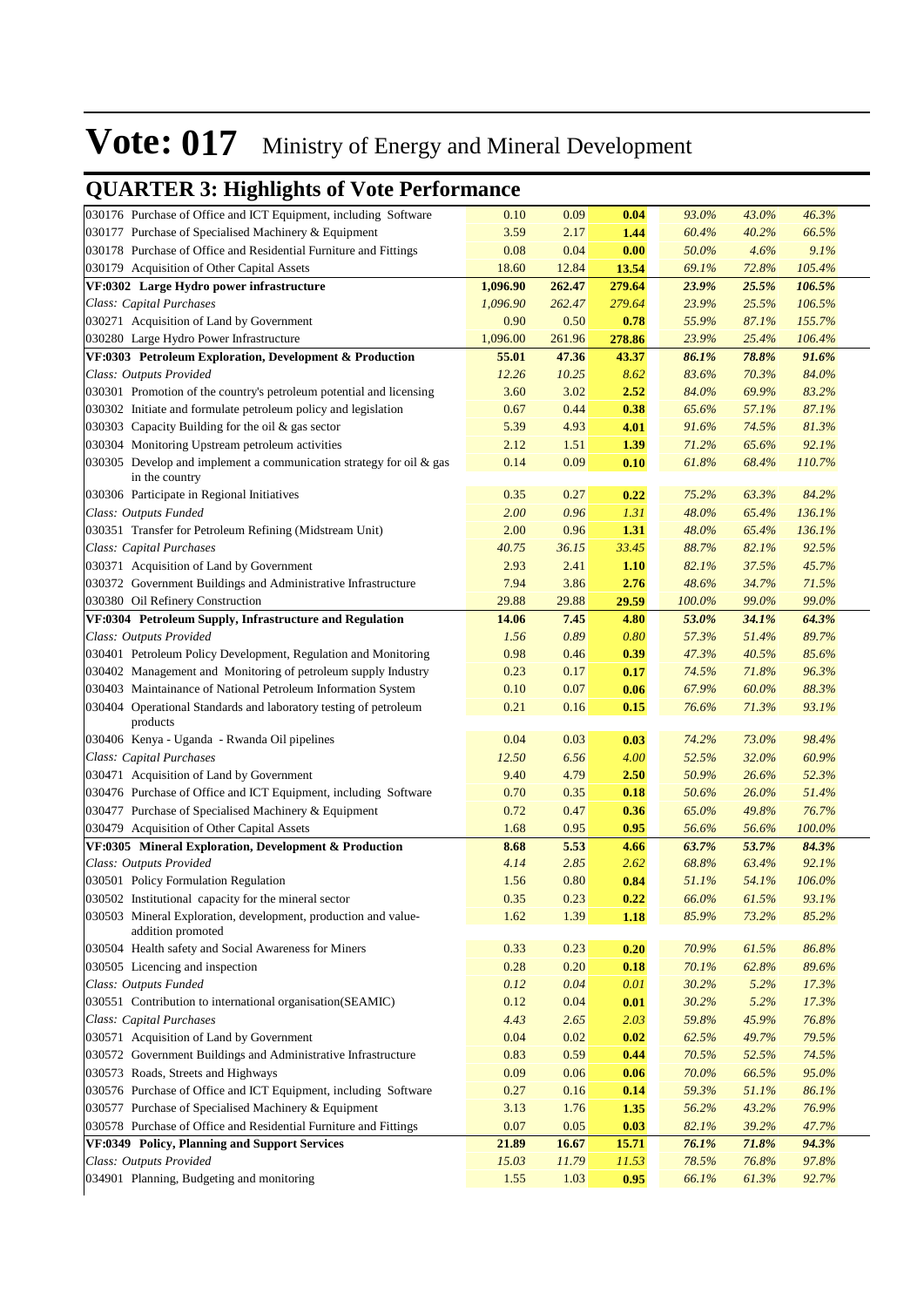### **QUARTER 3: Highlights of Vote Performance**

| 034902 Finance Management and Procurement                        | 0.13     | 0.09   | 0.09   | 72.5% | 68.0% | 93.8%    |
|------------------------------------------------------------------|----------|--------|--------|-------|-------|----------|
| 034903 Procurement & maintainance of assets and stores           | 0.14     | 0.10   | 0.09   | 70.9% | 64.5% | 91.0%    |
| 034904 Statistical Coordination and Management                   | 0.15     | 0.11   | 0.11   | 74.5% | 70.6% | 94.8%    |
| 034905 Management of Human Resource                              | 0.17     | 0.11   | 0.10   | 61.9% | 56.2% | 90.8%    |
| 034906 Management of Policy Issues, Public Relation, ICT and     | 12.87    | 10.35  | 10.20  | 80.4% | 79.2% | 98.5%    |
| Electricity disputes resolved                                    |          |        |        |       |       |          |
| Class: Capital Purchases                                         | 6.87     | 4.87   | 4.17   | 71.0% | 60.8% | 85.7%    |
| 034972 Government Buildings and Administrative Infrastructure    | 3.03     | 2.15   | 2.18   | 70.9% | 72.0% | 101.5%   |
| 034976 Purchase of Office and ICT Equipment, including Software  | 1.00     | 0.74   | 0.33   | 74.1% | 33.4% | $45.0\%$ |
| 034977 Purchase of Specialised Machinery & Equipment             | 1.00     | 0.58   | 0.38   | 57.7% | 37.8% | 65.6%    |
| 034978 Purchase of Office and Residential Furniture and Fittings | 0.40     | 0.28   | 0.15   | 70.5% | 38.5% | 54.6%    |
| 034979 Acquisition of Other Capital Assets                       | 1.44     | 1.13   | 1.13   | 78.3% | 78.5% | 100.3%   |
| <b>Total For Vote</b>                                            | 1.299.41 | 432.17 | 439.01 | 33.3% | 33.8% | 101.6%   |
|                                                                  |          |        |        |       |       |          |

*\* Excluding Taxes and Arrears*

### **Table V3.2: 2014/15 GoU Expenditure by Item**

| <b>Output Class: Outputs Provided</b>                     |       |       | iture | <b>Released</b> | <b>Spent</b> | <b>Spent</b> |
|-----------------------------------------------------------|-------|-------|-------|-----------------|--------------|--------------|
|                                                           | 41.04 | 32.00 | 28.38 | 78.0%           | 69.2%        | 88.7%        |
| 211101 General Staff Salaries                             | 4.06  | 2.12  | 2.06  | 52.3%           | 50.6%        | 96.8%        |
| 211102 Contract Staff Salaries (Incl. Casuals, Temporary) | 1.97  | 2.63  | 1.57  | 133.4%          | 79.8%        | 59.9%        |
| 211103 Allowances                                         | 3.74  | 3.19  | 3.07  | 85.1%           | 82.1%        | 96.4%        |
| 212101 Social Security Contributions                      | 0.11  | 0.08  | 0.00  | 68.0%           | 0.0%         | 0.0%         |
| 212102 Pension for General Civil Service                  | 0.00  | 0.00  | 0.00  | N/A             | N/A          | N/A          |
| 213002 Incapacity, death benefits and funeral expenses    | 0.02  | 0.02  | 0.01  | 76.0%           | 72.6%        | 95.5%        |
| 213004 Gratuity Expenses                                  | 0.19  | 0.12  | 0.00  | 66.7%           | 0.7%         | 1.0%         |
| 221001 Advertising and Public Relations                   | 0.35  | 0.26  | 0.16  | 73.7%           | 45.3%        | 61.5%        |
| 221002 Workshops and Seminars                             | 0.80  | 0.55  | 0.56  | 69.2%           | 69.9%        | 101.1%       |
| 221003 Staff Training                                     | 2.56  | 1.86  | 1.70  | 72.9%           | 66.4%        | 91.2%        |
| 221004 Recruitment Expenses                               | 0.01  | 0.01  | 0.00  | 96.2%           | 7.2%         | 7.5%         |
| 221005 Hire of Venue (chairs, projector, etc)             | 0.06  | 0.04  | 0.02  | 69.0%           | 34.2%        | 49.6%        |
| 221006 Commissions and related charges                    | 0.06  | 0.02  | 0.02  | 30.0%           | 30.0%        | 100.0%       |
| 221007 Books, Periodicals & Newspapers                    | 0.10  | 0.07  | 0.05  | 74.0%           | 46.4%        | 62.7%        |
| 221008 Computer supplies and Information Technology (IT)  | 0.62  | 0.37  | 0.34  | 59.9%           | 54.4%        | 90.9%        |
| 221009 Welfare and Entertainment                          | 0.10  | 0.08  | 0.08  | 79.3%           | 76.0%        | 95.9%        |
| 221010 Special Meals and Drinks                           | 0.02  | 0.01  | 0.01  | 63.9%           | 41.1%        | 64.3%        |
| 221011 Printing, Stationery, Photocopying and Binding     | 0.70  | 0.52  | 0.37  | 74.2%           | 53.2%        | 71.6%        |
| 221012 Small Office Equipment                             | 0.40  | 0.29  | 0.20  | 74.3%           | 49.8%        | 67.0%        |
| 221017 Subscriptions                                      | 0.03  | 0.02  | 0.01  | 58.3%           | 19.9%        | 34.1%        |
| 221020 IPPS Recurrent Costs                               | 0.03  | 0.01  | 0.01  | 50.0%           | 25.0%        | 50.0%        |
| 222001 Telecommunications                                 | 0.26  | 0.19  | 0.18  | 75.2%           | 71.9%        | 95.5%        |
| 222002 Postage and Courier                                | 0.06  | 0.03  | 0.02  | 44.4%           | 32.7%        | 73.6%        |
| 222003 Information and communications technology (ICT)    | 0.08  | 0.08  | 0.05  | 105.5%          | 69.9%        | 66.3%        |
| 223003 Rent – (Produced Assets) to private entities       | 0.03  | 0.00  | 0.00  | 7.9%            | 0.0%         | 0.0%         |
| 223004 Guard and Security services                        | 0.35  | 0.24  | 0.19  | 70.6%           | 55.2%        | 78.2%        |
| 223005 Electricity                                        | 0.49  | 0.43  | 0.25  | 87.9%           | 51.8%        | 58.9%        |
| 223006 Water                                              | 0.50  | 0.38  | 0.23  | 75.1%           | 45.6%        | 60.8%        |
| 223007 Other Utilities- (fuel, gas, firewood, charcoal)   | 0.22  | 0.14  | 0.10  | 64.1%           | 46.1%        | 72.0%        |
| 224004 Cleaning and Sanitation                            | 0.30  | 0.16  | 0.13  | 54.0%           | 41.7%        | 77.2%        |
| 225001 Consultancy Services- Short term                   | 15.11 | 12.19 | 11.70 | 80.7%           | 77.4%        | 95.9%        |
| 225002 Consultancy Services-Long-term                     | 0.99  | 0.80  | 0.61  | 81.0%           | 61.7%        | 76.2%        |
| 226001 Insurances                                         | 0.00  | 0.00  | 0.00  | 50.0%           | 0.0%         | 0.0%         |
| 227001 Travel inland                                      | 2.42  | 1.87  | 1.84  | 77.2%           | 76.1%        | 98.6%        |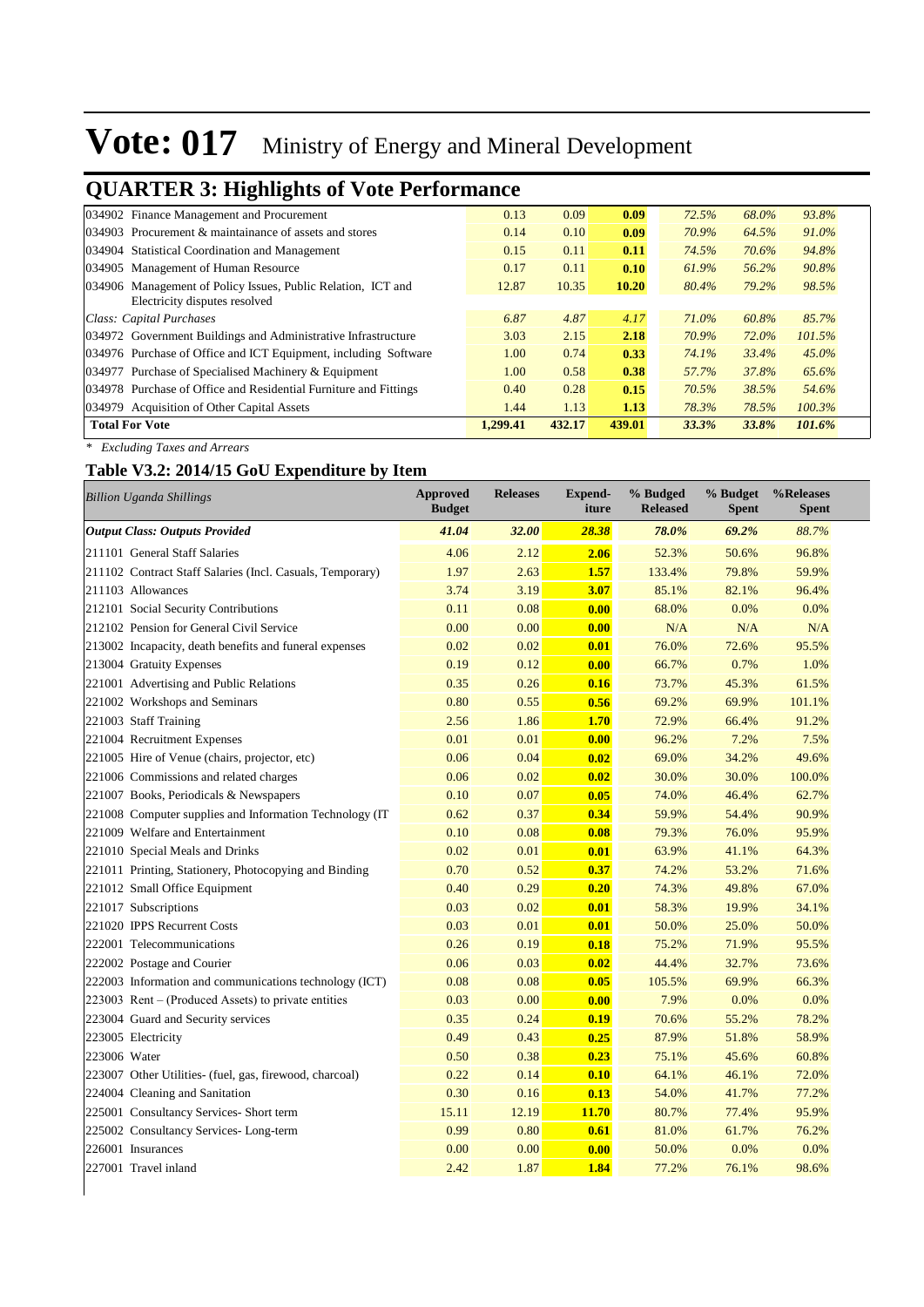## **QUARTER 3: Highlights of Vote Performance**

| <b>Billion Uganda Shillings</b>                            | <b>Approved</b><br><b>Budget</b> | <b>Releases</b> | <b>Expend-</b><br>iture | % Budged<br><b>Released</b> | % Budget<br><b>Spent</b> | %Releases<br><b>Spent</b> |
|------------------------------------------------------------|----------------------------------|-----------------|-------------------------|-----------------------------|--------------------------|---------------------------|
| 227002 Travel abroad                                       | 1.58                             | 1.30            | 1.21                    | 81.8%                       | 76.6%                    | 93.7%                     |
| 227003 Carriage, Haulage, Freight and transport hire       | 0.04                             | 0.03            | 0.03                    | 62.5%                       | 64.9%                    | 103.8%                    |
| 227004 Fuel, Lubricants and Oils                           | 1.47                             | 1.09            | 1.06                    | 74.1%                       | 72.0%                    | 97.2%                     |
| 228001 Maintenance - Civil                                 | 0.01                             | 0.01            | 0.00                    | 50.0%                       | 37.2%                    | 74.4%                     |
| 228002 Maintenance - Vehicles                              | 1.14                             | 0.73            | 0.52                    | 64.1%                       | 45.2%                    | 70.5%                     |
| 228003 Maintenance – Machinery, Equipment & Furniture      | 0.08                             | 0.06            | 0.03                    | 74.8%                       | 39.8%                    | 53.2%                     |
| 228004 Maintenance – Other                                 | 0.01                             | 0.00            | 0.01                    | 50.0%                       | 68.4%                    | 136.9%                    |
| <b>Output Class: Outputs Funded</b>                        | 73.26                            | 71.10           | 71.39                   | 97.1%                       | 97.5%                    | 100.4%                    |
| 262101 Contributions to International Organisations (Curre | 0.23                             | 0.07            | 0.01                    | 28.8%                       | 2.7%                     | 9.5%                      |
| 263104 Transfers to other govt. Units (Current)            | 71.02                            | 70.03           | 70.38                   | 98.6%                       | 99.1%                    | 100.5%                    |
| 263204 Transfers to other govt. Units (Capital)            | 2.00                             | 1.00            | <b>1.00</b>             | 50.0%                       | 50.0%                    | 100.0%                    |
| 321440 Other grants                                        | 0.00                             | 0.00            | 0.01                    | N/A                         | N/A                      | N/A                       |
| <b>Output Class: Capital Purchases</b>                     | 1,185.11                         | 329.07          | 339.23                  | 27.8%                       | 28.6%                    | 103.1%                    |
| 231001 Non Residential buildings (Depreciation)            | 7.90                             | 3.80            | 2.59                    | 48.1%                       | 32.8%                    | 68.3%                     |
| 231002 Residential buildings (Depreciation)                | 50.00                            | 0.00            | 0.00                    | 0.0%                        | 0.0%                     | N/A                       |
| 231003 Roads and bridges (Depreciation)                    | 0.01                             | 0.00            | 0.00                    | 32.0%                       | 24.6%                    | 76.9%                     |
| 231005 Machinery and equipment                             | 8.19                             | 4.66            | 2.91                    | 56.9%                       | 35.6%                    | 62.5%                     |
| 231006 Furniture and fittings (Depreciation)               | 0.55                             | 0.38            | 0.18                    | 68.9%                       | 33.6%                    | 48.8%                     |
| 231007 Other Fixed Assets (Depreciation)                   | 10.15                            | 7.93            | 8.82                    | 78.2%                       | 87.0%                    | 111.3%                    |
| 281501 Environment Impact Assessment for Capital Works     | 0.39                             | 0.22            | 0.11                    | 57.1%                       | 28.4%                    | 49.7%                     |
| 281503 Engineering and Design Studies & Plans for capital  | 14.02                            | 9.31            | 6.90                    | 66.4%                       | 49.2%                    | 74.0%                     |
| 281504 Monitoring, Supervision & Appraisal of capital wor  | 9.49                             | 6.94            | 7.27                    | 73.1%                       | 76.5%                    | 104.7%                    |
| 311101 Land                                                | 37.91                            | 33.69           | 31.46                   | 88.9%                       | 83.0%                    | 93.4%                     |
| 312104 Other Structures                                    | 1,046.00                         | 261.96          | 278.86                  | 25.0%                       | 26.7%                    | 106.4%                    |
| 312302 Intangible Fixed Assets                             | 0.50                             | 0.18            | 0.12                    | 35.0%                       | 24.4%                    | 69.7%                     |
| <b>Output Class: Arrears</b>                               | 0.20                             | 0.09            | 0.12                    | 46.4%                       | 58.4%                    | 125.8%                    |
| 321605 Domestic arrears (Budgeting)                        | 0.20                             | 0.09            | 0.12                    | 46.4%                       | 58.4%                    | 125.8%                    |
| <b>Grand Total:</b>                                        | 1,299.61                         | 432.26          | 439.12                  | 33.3%                       | 33.8%                    | 101.6%                    |
| <b>Total Excluding Taxes and Arrears:</b>                  | 1,299.41                         | 432.17          | 439.01                  | 33.3%                       | 33.8%                    | 101.6%                    |

### **Table V3.3: GoU Releases and Expenditure by Project and Programme\***

|      | <b>Billion Uganda Shillings</b>                            | Approved<br><b>Budget</b> | <b>Released</b> | <b>Spent</b> | $%$ GoU<br><b>Budget</b> | $%$ GoU<br><b>Budget</b> | $%$ GoU<br>Releases |  |
|------|------------------------------------------------------------|---------------------------|-----------------|--------------|--------------------------|--------------------------|---------------------|--|
|      |                                                            |                           |                 |              | Released                 | <i>Spent</i>             | Spent               |  |
|      | VF:0301 Energy Planning, Management & Infrastructure Dev't | 102.87                    | 92.69           | 90.83        | 90.1%                    | 88.3%                    | 98.0%               |  |
|      | <b>Recurrent Programmes</b>                                |                           |                 |              |                          |                          |                     |  |
| 03   | <b>Energy Resources Department</b>                         | 1.10                      | 0.65            | 0.57         | 58.9%                    | 51.6%                    | 87.7%               |  |
|      | <b>Development Projects</b>                                |                           |                 |              |                          |                          |                     |  |
| 0325 | Energy for Rural Transformation II                         | 2.34                      | 1.77            | 1.77         | 75.9%                    | 75.9%                    | 100.0%              |  |
| 0940 | Support to Thermal Generation                              | 68.00                     | 68.00           | 68.00        | 100.0%                   | 100.0%                   | 100.0%              |  |
| 1023 | Promotion of Renewable Energy & Energy Efficiency          | 3.03                      | 2.15            | 1.55         | 71.0%                    | 51.4%                    | 72.3%               |  |
| 1024 | Bujagali Interconnection Project                           | 1.02                      | 0.57            | 0.57         | 55.5%                    | 55.5%                    | 100.0%              |  |
| 1025 | Karuma Interconnection Project                             | 0.00                      | 0.00            | 0.00         | 75.0%                    | 75.0%                    | 100.0%              |  |
| 1026 | Mputa Interconnection Project                              | 1.50                      | 0.53            | 0.53         | 35.0%                    | 35.0%                    | 100.0%              |  |
| 1137 | Mbarara-Nkenda/Tororo-LiraTransmission Lines               | 3.52                      | 2.42            | 2.42         | 68.8%                    | 68.8%                    | 100.0%              |  |
| 1140 | <b>NELSAP</b>                                              | 4.64                      | 3.34            | 3.34         | 72.1%                    | 72.1%                    | 100.0%              |  |
| 1144 | Hoima - Kafu interconnection                               | 3.00                      | 1.25            | 1.25         | 41.7%                    | 41.7%                    | 100.0%              |  |
| 1198 | Modern Energy from Biomass for Rural Development           | 3.93                      | 2.63            | 1.80         | 67.0%                    | 45.7%                    | 68.2%               |  |
| 1212 | <b>Electricity Sector Development Project</b>              | 6.75                      | 6.07            | 6.47         | 89.9%                    | 95.9%                    | 106.7%              |  |
| 1221 | Opuyo Moroto Interconnection Project                       | 1.00                      | 0.65            | 0.65         | 65.0%                    | 65.0%                    | 100.0%              |  |
|      | Op                                                         |                           |                 |              |                          |                          |                     |  |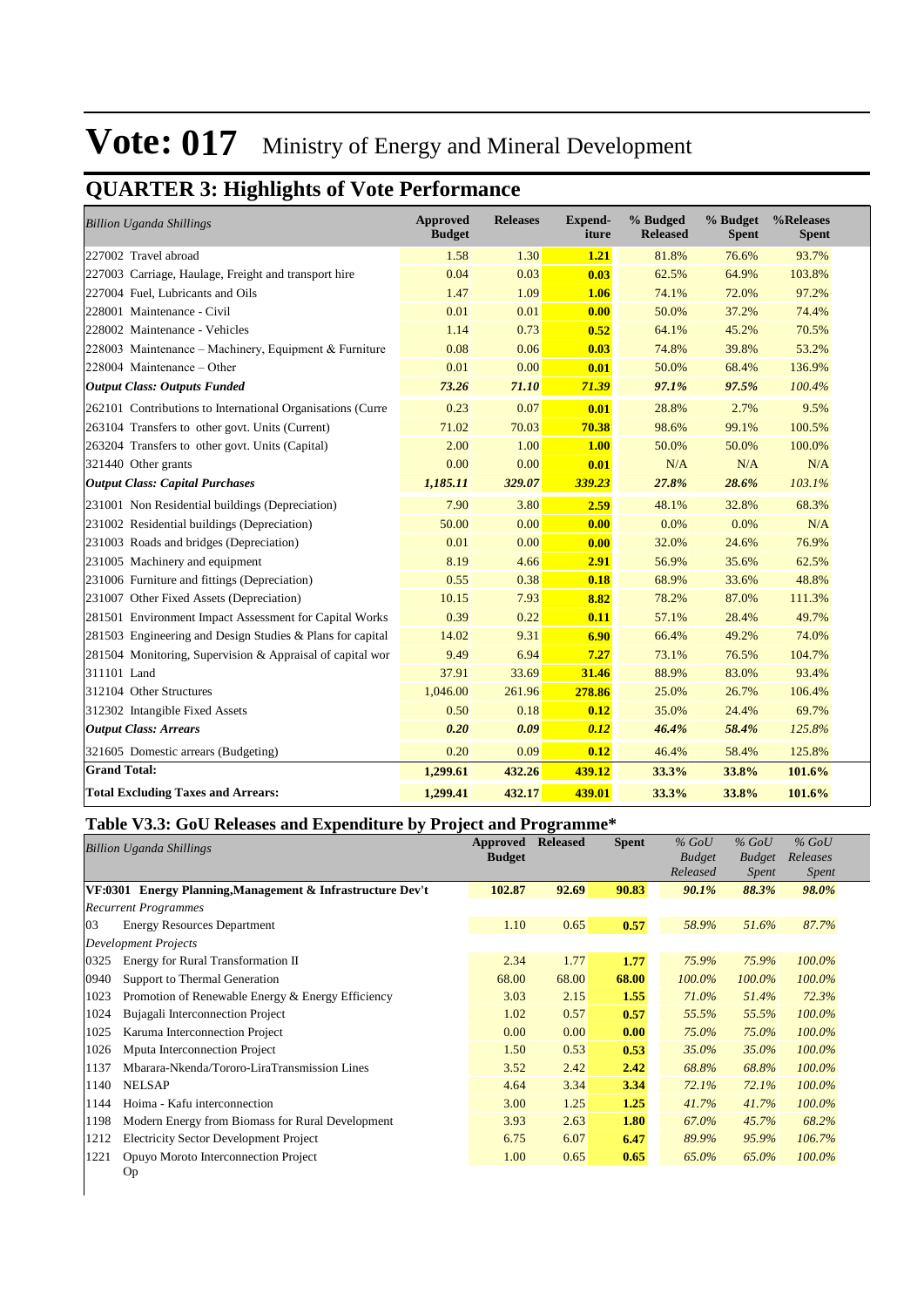|      | genne en si manisme of voie i efformance                               |          |        |        |        |       |        |
|------|------------------------------------------------------------------------|----------|--------|--------|--------|-------|--------|
|      | 1222 Electrification of Industrial Parks Project                       | 1.04     | 1.04   | 0.78   | 100.0% | 75.0% | 75.0%  |
| 1259 | Kampala-Entebbe Expansion Project                                      | 2.00     | 1.63   | 1.13   | 81.3%  | 56.3% | 69.2%  |
|      | VF:0302 Large Hydro power infrastructure                               | 1,096.90 | 262.47 | 279.64 | 23.9%  | 25.5% | 106.5% |
|      | <b>Development Projects</b>                                            |          |        |        |        |       |        |
| 1143 | Isimba HPP                                                             | 0.90     | 0.50   | 0.78   | 55.9%  | 87.1% | 155.7% |
| 1183 | Karuma Hydoelectricity Power Project                                   | 1,096.00 | 261.96 | 278.86 | 23.9%  | 25.4% | 106.4% |
|      | VF:0303 Petroleum Exploration, Development & Production                | 55.01    | 47.36  | 43.37  | 86.1%  | 78.8% | 91.6%  |
|      | <b>Recurrent Programmes</b>                                            |          |        |        |        |       |        |
| 04   | Petroleum Exploration Production Department                            | 1.85     | 1.19   | 1.09   | 64.3%  | 59.1% | 92.0%  |
|      | Development Projects                                                   |          |        |        |        |       |        |
|      | 1142 Management of the Oil and Gas Sector in Uganda                    | 18.19    | 11.44  | 9.85   | 62.9%  | 54.2% | 86.1%  |
|      | 1184 Construction of Oil Refinery                                      | 34.97    | 34.73  | 32.43  | 99.3%  | 92.7% | 93.4%  |
|      | VF:0304 Petroleum Supply, Infrastructure and Regulation                | 14.06    | 7.45   | 4.80   | 53.0%  | 34.1% | 64.3%  |
|      | <b>Recurrent Programmes</b>                                            |          |        |        |        |       |        |
| 07   | Petroleum Supply Department                                            | 1.56     | 0.89   | 0.80   | 57.3%  | 51.4% | 89.7%  |
|      | <b>Development Projects</b>                                            |          |        |        |        |       |        |
|      | 1258 Downstream Petroleum Infrastructure                               | 12.50    | 6.56   | 4.00   | 52.5%  | 32.0% | 60.9%  |
|      | VF:0305 Mineral Exploration, Development & Production                  | 8.68     | 5.53   | 4.66   | 63.7%  | 53.7% | 84.3%  |
|      | <b>Recurrent Programmes</b>                                            |          |        |        |        |       |        |
| 05   | Geological Survey and Mines Department                                 | 1.79     | 0.88   | 0.92   | 49.4%  | 51.4% | 104.0% |
|      | <b>Development Projects</b>                                            |          |        |        |        |       |        |
|      | 1199 Uganda Geothermal Resources Development                           | 3.30     | 2.02   | 1.46   | 61.3%  | 44.2% | 72.2%  |
| 1200 | Airborne Geophysical Survey and Geological Mapping of                  | 3.60     | 2.63   | 2.28   | 72.9%  | 63.5% | 87.0%  |
|      | Karamoja                                                               |          |        |        |        |       |        |
|      | VF:0349 Policy, Planning and Support Services                          | 21.89    | 16.67  | 15.71  | 76.1%  | 71.8% | 94.3%  |
|      | <b>Recurrent Programmes</b>                                            |          |        |        |        |       |        |
| 01   | Headquarters                                                           | 1.59     | 1.08   | 1.00   | 68.0%  | 63.1% | 92.8%  |
| 06   | Directorate                                                            | 0.22     | 0.14   | 0.12   | 64.8%  | 53.8% | 83.1%  |
| 08   | <b>Internal Audit Department</b>                                       | 0.21     | 0.12   | 0.12   | 59.1%  | 55.5% | 93.9%  |
|      | Development Projects                                                   |          |        |        |        |       |        |
| 1223 | Institutional Support to Ministry of Energy and Mineral<br>Development | 19.88    | 15.32  | 14.47  | 77.1%  | 72.8% | 94.5%  |
|      | <b>Total For Vote</b>                                                  | 1,299.41 | 432.17 | 439.01 | 33.3%  | 33.8% | 101.6% |
|      |                                                                        |          |        |        |        |       |        |

### **QUARTER 3: Highlights of Vote Performance**

*\* Excluding Taxes and Arrears*

### **Table V3.4: Donor Releases and Expenditure by Project and Programme\***

|      | <b>Billion Uganda Shillings</b>                            | Approved<br><b>Budget</b> | -<br><b>Released</b> | <b>Spent</b> | $%$ GoU<br><b>Budget</b><br>Released | $%$ GoU<br><b>Budget</b><br><i>Spent</i> | $%$ GoU<br>Releases<br><i>Spent</i> |
|------|------------------------------------------------------------|---------------------------|----------------------|--------------|--------------------------------------|------------------------------------------|-------------------------------------|
|      | VF:0301 Energy Planning, Management & Infrastructure Dev't | 455.60                    | 0.00                 | 0.00         | $0.0\%$                              | $0.0\%$                                  | N/A                                 |
|      | Development Projects                                       |                           |                      |              |                                      |                                          |                                     |
| 0325 | Energy for Rural Transformation II                         | 22.92                     | 0.00                 | 0.00         | $0.0\%$                              | $0.0\%$                                  | N/A                                 |
| 1023 | Promotion of Renewable Energy & Energy Efficiency          | 25.58                     | 0.00                 | 0.00         | $0.0\%$                              | $0.0\%$                                  | N/A                                 |
| 1024 | Bujagali Interconnection Project                           | 12.48                     | 0.00                 | 0.00         | $0.0\%$                              | $0.0\%$                                  | N/A                                 |
| 1026 | Mputa Interconnection Project                              | 90.35                     | 0.00                 | 0.00         | $0.0\%$                              | $0.0\%$                                  | N/A                                 |
| 1137 | Mbarara-Nkenda/Tororo-LiraTransmission Lines               | 103.95                    | 0.00                 | 0.00         | $0.0\%$                              | $0.0\%$                                  | N/A                                 |
| 1140 | <b>NELSAP</b>                                              | 57.47                     | 0.00                 | 0.00         | $0.0\%$                              | $0.0\%$                                  | N/A                                 |
| 1144 | Hoima - Kafu interconnection                               | 1.67                      | 0.00                 | 0.00         | $0.0\%$                              | $0.0\%$                                  | N/A                                 |
| 1212 | <b>Electricity Sector Development Project</b>              | 133.28                    | 0.00                 | 0.00         | $0.0\%$                              | $0.0\%$                                  | N/A                                 |
| 1221 | Opuyo Moroto Interconnection Project                       | 2.69                      | 0.00                 | 0.00         | $0.0\%$                              | $0.0\%$                                  | N/A                                 |
|      | Op                                                         |                           |                      |              |                                      |                                          |                                     |
| 1257 | Mirama-Kikagati-Nshungyenzi Transmission Line              | 2.28                      | 0.00                 | 0.00         | $0.0\%$                              | $0.0\%$                                  | N/A                                 |
| 1259 | Kampala-Entebbe Expansion Project                          | 2.92                      | 0.00                 | 0.00         | $0.0\%$                              | $0.0\%$                                  | N/A                                 |
|      | VF:0303 Petroleum Exploration, Development & Production    | 13.00                     | 0.00                 | 0.00         | $0.0\%$                              | $0.0\%$                                  | N/A                                 |
|      | Development Projects                                       |                           |                      |              |                                      |                                          |                                     |
| 1142 | Management of the Oil and Gas Sector in Uganda             | 13.00                     | 0.00                 | 0.00         | $0.0\%$                              | $0.0\%$                                  | N/A                                 |
|      |                                                            |                           |                      |              |                                      |                                          |                                     |